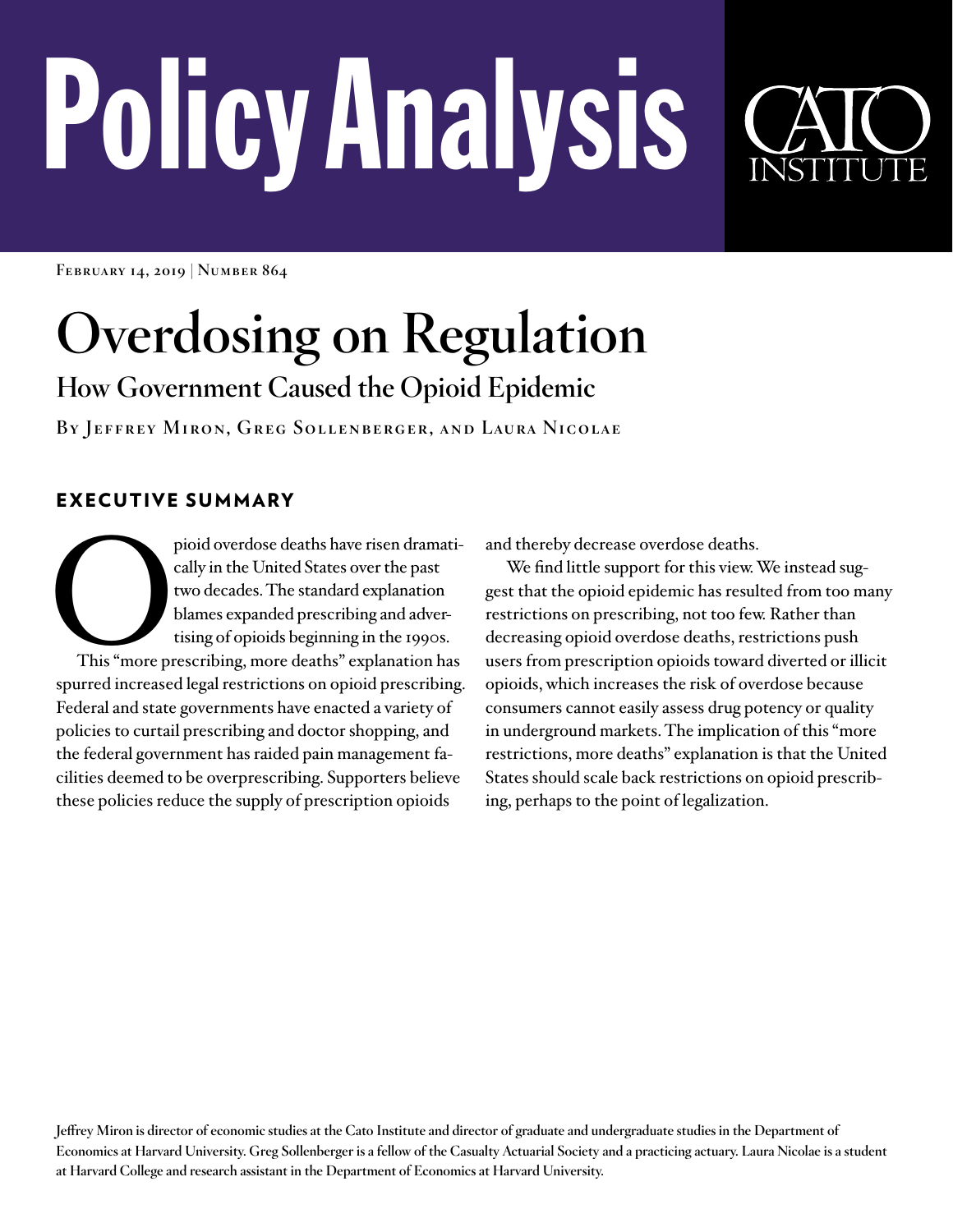**"Since 2011, rapidly increasing deaths from heroin and synthetic opioids such as fentanyl have driven up the opioid overdose death rate despite reduced**  prescribing.

#### INTRODUCTION

Opioid overdose deaths have risen dramatically in the United States over the past two decades (Figure 1). The standard explanation blames expanded prescribing and advertising of opioids beginning in the 1990s.

This "more prescribing, more deaths" explanation has spurred increased legal restrictions on opioid prescribing in the United States. Most states have enacted Prescription Drug Monitoring Programs (PDMPs), which aim to curtail doctor shopping and overprescribing, and many states have capped legal opioid prescription doses. The federal government now limits opioid production and raids pain management facilities deemed to be overprescribing. In October 2018, the federal government enacted legislation that increases monitoring of prescribers and grants funding for organizations and hospitals that attempt to reduce prescribing.<sup>1</sup> Congress is also considering additional regulation, such as limiting initial opioid prescriptions to small doses and restricting prescription packaging sizes.<sup>2</sup> Supporters believe these restrictions will reduce the supply of prescription opioids and thus decrease overdose deaths.

We suggest that the opioid overdose epidemic has resulted from too many restrictions on prescription opioids, not too few.<sup>3</sup> The risk of overdose from the proper medical use of prescription opioids is low. Worse, restrictions on prescribing push users from prescription opioids toward diverted or illicit opioids, which increases the risk of overdose because consumers cannot easily assess drug potency or quality in underground markets. Since 2011, rapidly increasing deaths from heroin and synthetic opioids such as fentanyl have driven up the opioid overdose death rate despite reduced prescribing. Restrictions on prescribing also risk pain undertreatment, harming patient quality of life and driving some to suicide.4 The implication of this "more restrictions, more deaths" explanation is that the United States should scale back restrictions on opioid prescribing, perhaps to the point of legalization.

We acknowledge that the case for the

"more restrictions, more deaths" explanation is not conclusive; for example, we cannot quantify how many opioid users transact in underground markets or assess the causal effect of specific policy restrictions. We suggest, however, that available evidence is far more consistent with the "more restrictions, more deaths" explanation than the standard view.

The paper proceeds as follows. We first outline the contrasting "more prescribing, more deaths" and "more restrictions, more deaths" explanations. We then review evidence that addresses these competing views of the opioid epidemic. In the final section, we discuss the policy implications of our findings, including the case for legalizing opioids.

#### MORE PRESCRIBING, MORE DEATHS

In 1999, the unintentional opioid overdose death rate in the United States was roughly two per 100,000 people; by 2017, it had increased to roughly 13 per 100,000.<sup>5</sup> Through 2012, natural or semisynthetic opioids such as OxyContin and Vicodin accounted for more than half of these deaths. Since 2010, heroin and synthetic opioids such as fentanyl have accounted for a growing share, with nearly 80 percent attributed to these two drug categories in  $2017$ .<sup>6</sup> Figure 1 presents these data for 1999–2017.

The standard explanation argues that this dramatic rise in opioid overdose deaths resulted from an expansion of opioid prescribing that began in the 1990s. Doctors had previously prescribed opioids for short-term pain and for palliative care in terminally ill cancer patients, but generally not for chronic conditions (such as back pain, osteoarthritis, fibromyalgia, or headaches) due to fear of patient addiction or abuse.7

New research in the 1980s, however, suggested that long-term medical use of opioids posed little risk of addiction.<sup>8</sup> This evidence, along with the concerns of some healthcare providers that physicians were undertreating pain, prompted medical boards, pain societies, and patient support groups to advocate opioid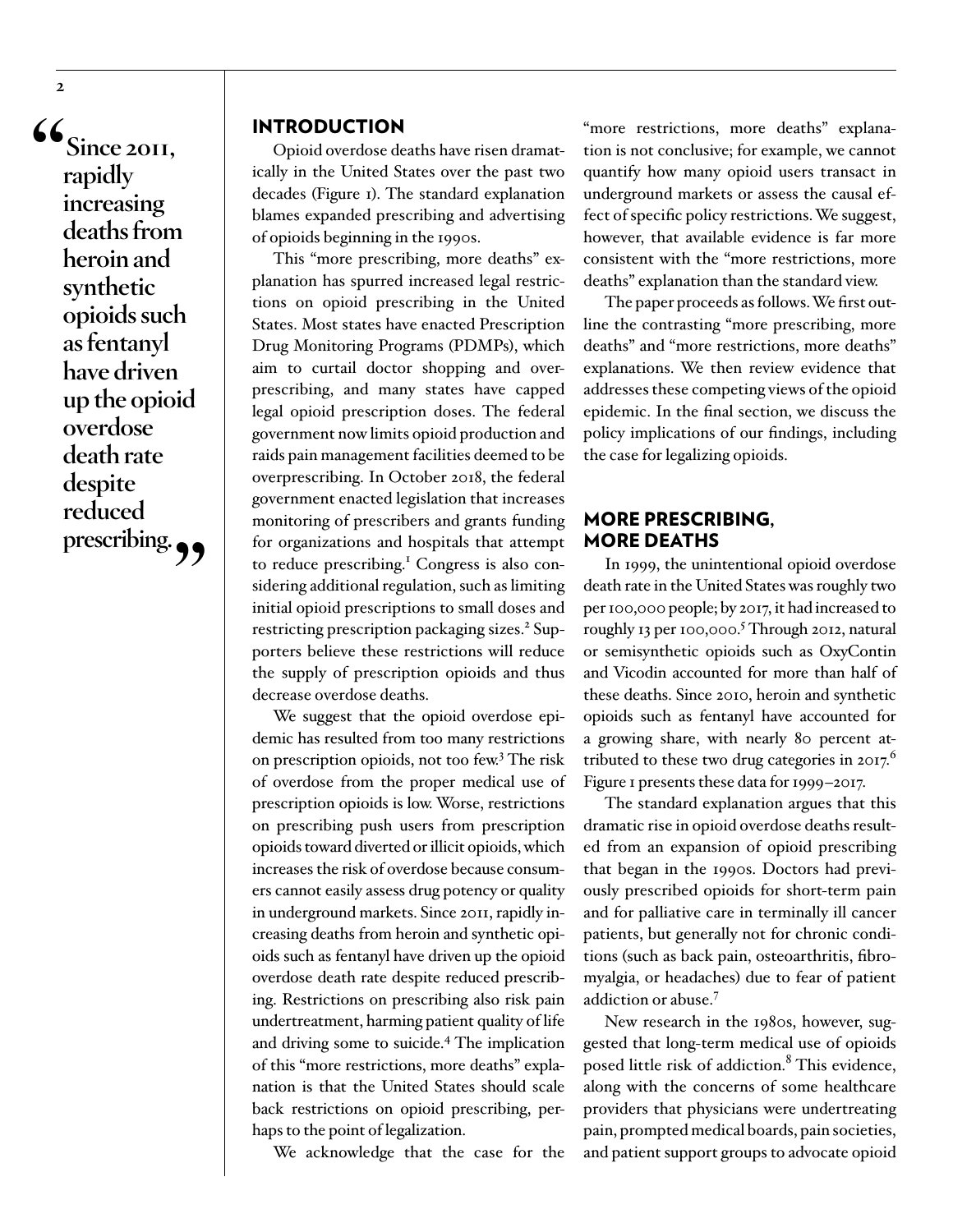**Figure 1 Unintentional opioid overdose deaths, 1999–2017**



**"Quality control is poor in underground markets because reliable suppliers cannot legally advertise their goods and consumers cannot sue for damages."**

Source: Centers for Disease Control, National Center for Health Statistics, "Multiple Cause of Death 1999–2017," CDC WONDER online database.

analgesic treatment of chronic noncancer pain. Pharmaceutical companies supported this change and argued that new slow-release opioids like OxyContin had particularly low risks of addiction.9

According to proponents of the "more prescriptions, more deaths" explanation, however, this early optimism about longterm opioid prescribing relied on limited and unpersuasive evidence. Proponents of this view argue that the expansion in opioid prescribing in the 1990s caused increased addiction, overdoses, and deaths. The implication of this view is that restrictions on prescribing can reduce these harms.

#### MORE RESTRICTIONS, MORE DEATHS

The "more restrictions, more deaths" explanation for the opioid epidemic holds that users face greater risk of overdose when policy restricts legal access. The 1970 Controlled Substances Act (CSA) places all drugs into one of five schedules based on the Drug

Enforcement Administration's (DEA) assessment of each drug's medical value relative to its potential for abuse.<sup>10</sup> Schedule I drugs (e.g., heroin, marijuana, LSD) are not legally available under federal law.11 Schedule II–V drugs are available by prescription, subject to DEA restrictions and oversight. Unscheduled drugs, such as acetaminophen or ibuprofen, are available over the counter.

Opioids are exclusively available by prescription. Thus, while most opioids are legal to produce, distribute, and use within the CSA rules, they are not as freely available as standard legal goods. Doctors generally limit prescriptions due to medical norms and legal restrictions. Individuals whose demand for opioids exceeds these limits then seek opioids from diverted or illicit sources.

Diverted or illicit opioids are more dangerous than legally provided versions. Quality control is poor in underground markets because reliable suppliers cannot legally advertise their goods and because consumers cannot sue for damages due to faulty or mislabeled products.<sup>12</sup> The underground drug trade incentivizes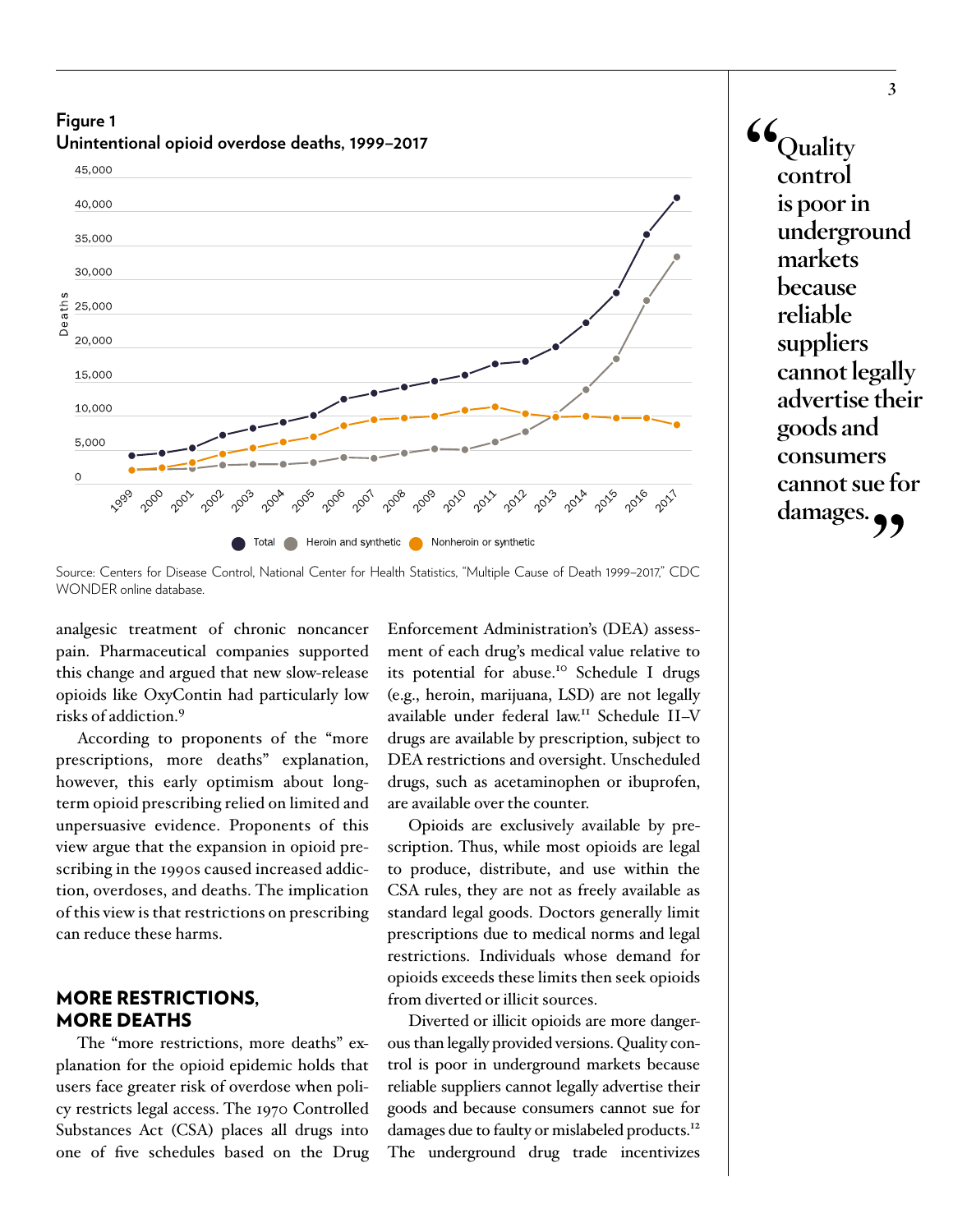**"Underground opioid markets are more likely than legal markets to supply hyperpotent products and synthetic 'designer drugs' of uncertain potency and**  quality. **99** 

trafficking in high-purity products to facilitate evasion.<sup>13</sup> Consumers cannot easily assess the purity of the products they consume, so they accidentally take high-dose drugs or versions laced with more potent opioids like fentanyl (30 times stronger than heroin).

Underground opioid markets are therefore more likely than legal markets to supply hyperpotent products, such as heroin or fentanyl, and synthetic "designer drugs" of uncertain potency and quality, such as the heroin substitute Krokodil.<sup>14</sup> While potent opioids would likely exist in a legal market (e.g., high-proof spirits exist in the alcohol market), consumers are unlikely to mistake these for less potent versions. Thus, restrictions that push opioid consumption underground likely increase the risk of overdose.

Consumers of illicit or diverted products also face a higher risk of adverse drug interactions. Drugs obtained in underground markets do not come with warning labels, and users cannot discuss safe use with their physicians, making them more likely to combine opioids with alcohol or other medications that suppress respiration. Consumers in underground markets may also have a higher risk of overdose because they are less likely to consume drugs in familiar environments. Using drugs in familiar environments can reduce tolerance by inducing an anticipatory response.<sup>15</sup>

The "more restrictions, more deaths" explanation thus suggests that, beginning in the 1990s, doctors began prescribing opioids to an increasing number of patients. This increased the number of individuals who demanded opioids for longer than the duration of their prescriptions, whether for recreational use or because of ongoing pain or physical dependence. When their prescriptions ended, many of these patients turned to diverted or illicit opioids, which generated more overdoses due to the greater risks of underground use. According to this view, loosening restrictions on opioid prescribing would lower the opioid overdose rate.

A complementary hypothesis is that

overdoses have occurred not only from patients cut off from a prescription supply but also from individuals who consumed diverted opioids for recreation or self-medication. Increasing restrictions on the legal supply of opioids during the 1990s and 2000s pushed these individuals further into the black market and spurred more uncertainty about the quality and potency of the diverted or illicit opioids they consumed.<sup>16</sup>

#### EVIDENCE AGAINST THE STANDARD EXPLANATION

The standard explanation for the opioid epidemic rests on three claims: that long-term opioid use generates addiction; that long-term opioid use or addiction generates overdoses; and that overdoses have risen in sync with opioid prescribing over the past 20 years. We address each of these claims.

#### **Long-Term Use and Addiction**

The claim that long-term medical use generates addiction is the opposite of the consensus that began to emerge in the 1980s, which held that long-term medical use rarely generates addiction. Proponents of the standard explanation argue that, in coming to this more benign view of opioids, physicians and pharmaceutical companies relied excessively on a 1980 letter to the editor of *The New England Journal of Medicine*, which stated:

Although there were 11,882 patients who received at least one narcotic preparation, there were only four cases of reasonably well documented addiction in patients who had no history of addiction. . . . We conclude that despite widespread use of narcotic drugs in hospitals, the development of addiction is rare in medical patients with no history of addiction<sup>17</sup>

Advocates of the standard view argue that this letter provided insufficient grounds for the conclusion that long-term opioid use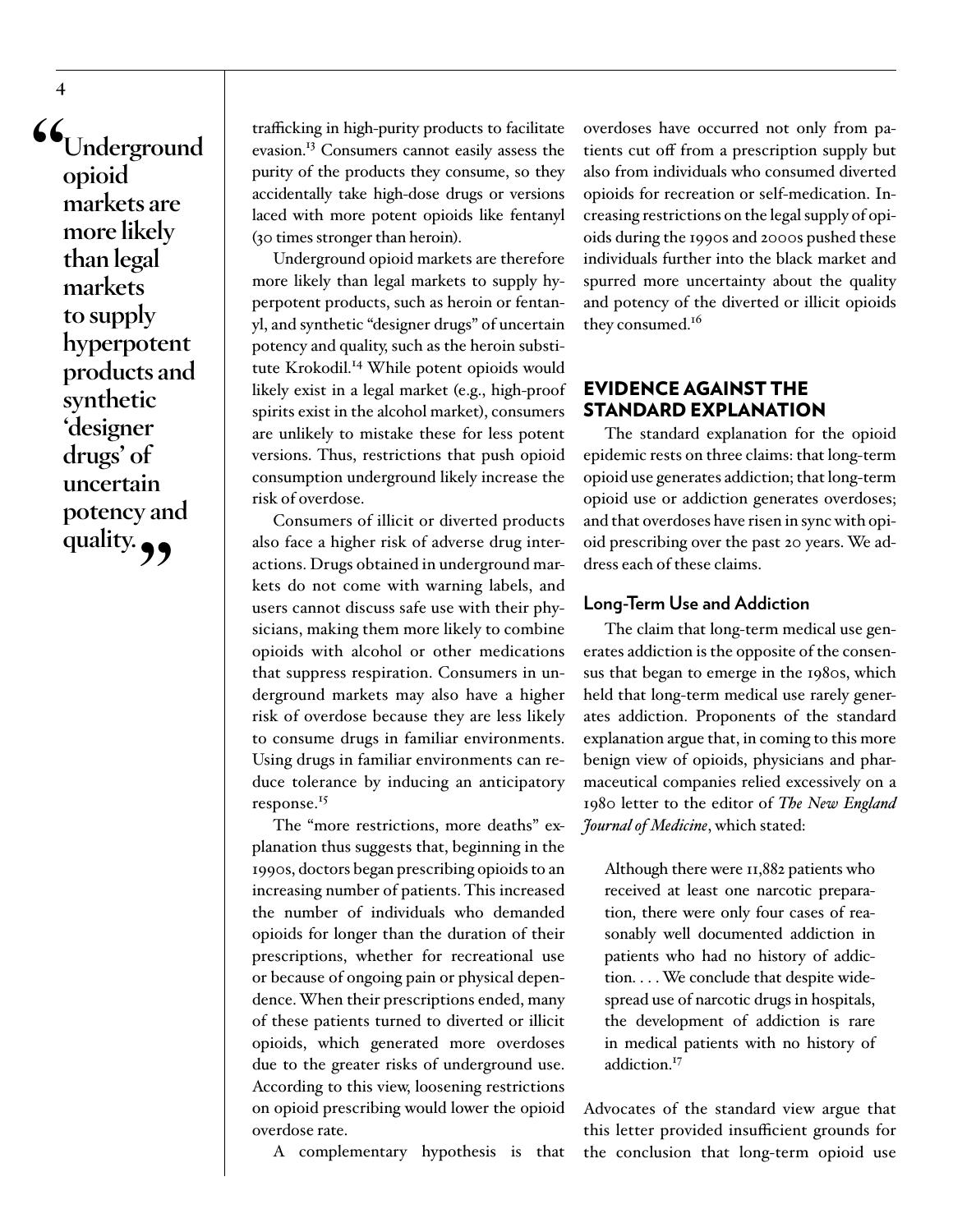poses little risk of addiction, noting the letter's brevity and limited peer review.<sup>18</sup>

Studies since the 1980s, however, have consistently found only a modest risk of addiction or dependence from the medical use of opioids, in the range of  $\circ$  to 5 percent.<sup>19</sup> A 2018 study of more than 568,000 patients receiving opioids between 2008 and 2016 found a "misuse" rate of 0.6 percent.<sup>20</sup> Reports of opioid abuse did not increase in the 1990s despite increased medical use.21 A substantial fraction of patients who exhibit addiction after medical use have a preexisting psychological disease or history of addiction.<sup>22</sup> According to the medical handbook *Clinical Drug Data*, "addiction does not occur when these drugs are used for legitimate painful conditions."23

#### **Long-Term Use and Overdose**

The claim that long-term opioid use or addiction generates more overdoses is not supported by the evidence: long-term opioid use has minimal life-threatening consequences under appropriate medical guidance.<sup>24</sup> As long as "escalations in opioids are carefully titrated on the basis of appropriate control of symptoms . . . concerns that death will be hastened by opioids are unwarranted."<sup>25</sup> Patients receiving long-term stable doses of an opioid rarely suffer from respiratory depression because they quickly develop tolerance to the drug.<sup>26</sup> Respiratory depression is more likely to occur as a result of consumption from the underground market, when doses are more likely to be taken without regard to the drug's half-life or combined with other drugs.<sup>27</sup>

As a crude measure of opioid risk, consider that in 2017 American physicians wrote nearly 200 million prescriptions for opioid pain relievers.<sup>28</sup> The Substance Abuse and Mental Health Services Administration (SAMHSA) estimates that in 2017, nearly 87 million noninstitutionalized adults in the United States had used prescription pain relievers in the past year.<sup>29</sup> The number of unintentional nonheroin or synthetic opioid overdoses was about 9,000, or 0.01 percent of the population taking prescription opioids.30 For comparison,

a study analyzing the nonopioid antipsychotic drug Clozapine found a sudden death rate of 0.71 percent for those treated with the drug in the sample.31 The overall mortality rate for prescription opioids is comparable to the fatality risk of one year of daily aspirin use.32

#### **Trends in Prescribing and Overdoses**

The claim that opioid prescribing and unintentional opioid overdose deaths have risen concurrently over the past two decades is also subject to important caveats. First, the increasing trend in prescription opioid overdose deaths over the past several decades, during which prescribing generally increased, is likely overstated. Second, trends in opioid prescribing and the overdose death rate have recently diverged as prescribing has decreased, while deaths caused by heroin and synthetic opioids have accelerated. This suggests that prescribing is not the main driver of opioid overdoses and supports the "more restrictions, more deaths" explanation.

Death statistics may overstate the actual prevalence of prescription opioid overdoses due to errors in cause-of-death determination. Medical examiners and coroners generally classify drug-related deaths based on the results of forensic toxicology screens. Higher levels of opioid prescribing from the 1990s to 2010 may have increased the number of opioidpositive toxicology screens because the share of people using prescription opioids increased. This made it more likely that the screens would detect high prescription opioid concentrations in a person's bloodstream at the time of death, regardless of the actual cause. A high concentration of opioids at the time of death does not by itself imply that overdose was the cause of death, since the lethal concentration level depends on a person's tolerance, rate of drug metabolism, severity of chronic pain, and other factors.33 Thus, a higher rate of opioid-positive toxicology screenings is not indicative of an increase in prescription opioid overdose deaths.

If determining the cause of death were an exact science, the higher frequency of opioid-positive screens due to increased

**"Trends in opioid prescribing and the overdose death rate have recently diverged as prescribing has decreased, while deaths caused by heroin and synthetic opioids have accel**erated.<sub>?</sub>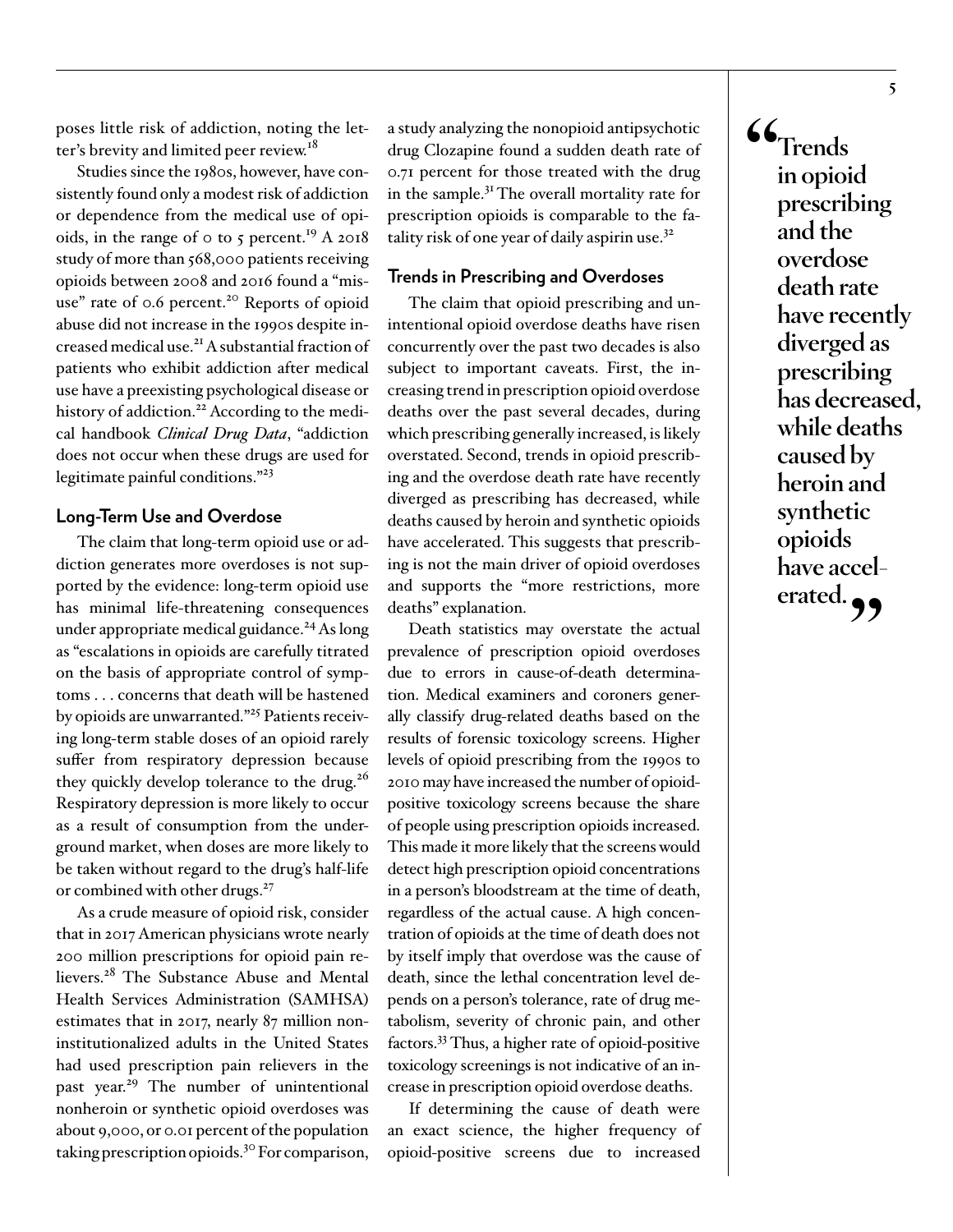**"The decline in nonmedical use of pain relievers at the same time that opioid prescribing was increasing suggests that the increase in opioid prescribing did not cause a significant increase in opioid addiction."**

opioid prescribing over the past several decades would not affect reported cause-ofdeath statistics. In practice, cause-of-death determinations are subject to significant error, and the increased rate of prescription opioid detection by forensic toxicology screens could mechanically increase the number of reported overdose deaths.34 Toxicology screens of drug-poisoning decedents frequently reveal multiple drugs or alcohol, making it difficult to ascertain the true cause of death.35 Medical examiners and coroners tend to classify deaths caused by a combination of several different drugs as opioid overdose deaths as long as opioids are present in concentrations considered to be above the lethal level.<sup>36</sup> As a result, death certificates may overstate the actual number of prescription opioid overdoses.

In addition, it is sometimes difficult for medical examiners or coroners to distinguish between deaths caused by prescription and illicit opioids. Death certificates often misclassify heroin-overdose deaths as morphine related because medical examiners rarely identify deaths as heroin related without

the presence of a metabolite that is unique to heroin but rapidly metabolizes into morphine.37 In 2016, the CDC reported that the growing practice of mixing illicit fentanyl with counterfeit opioid pills has likely increased the misclassification of fentanyl deaths as prescription overdose deaths.<sup>38</sup> As a result, overdose statistics may overstate the risks of prescription opioids and obscure the increasing mortality of illicit opioid use, inflating the increasing trend in overdose deaths from prescription opioids.

The claim that the sharp increase in opioid overdose deaths between 1999 and 2010 was caused by increased prescribing during this period is also inconsistent with evidence that prescription opioid addiction rates did not increase. Survey data find that the nonmedical use of pain relievers remained stable or declined over the 2002–2010 period (Figure 2a).<sup>39</sup> Similarly, recreational use of OxyContin, Vicodin, and narcotics other than heroin among high school seniors decreased slightly (Figure 2b).40 The decline in nonmedical use of pain relievers at the same

#### **Figure 2a**





Source: Substance Abuse and Mental Health Services Administration (SAMHSA), "National Survey on Drug Use and Health," 2014, 2015, and 2017.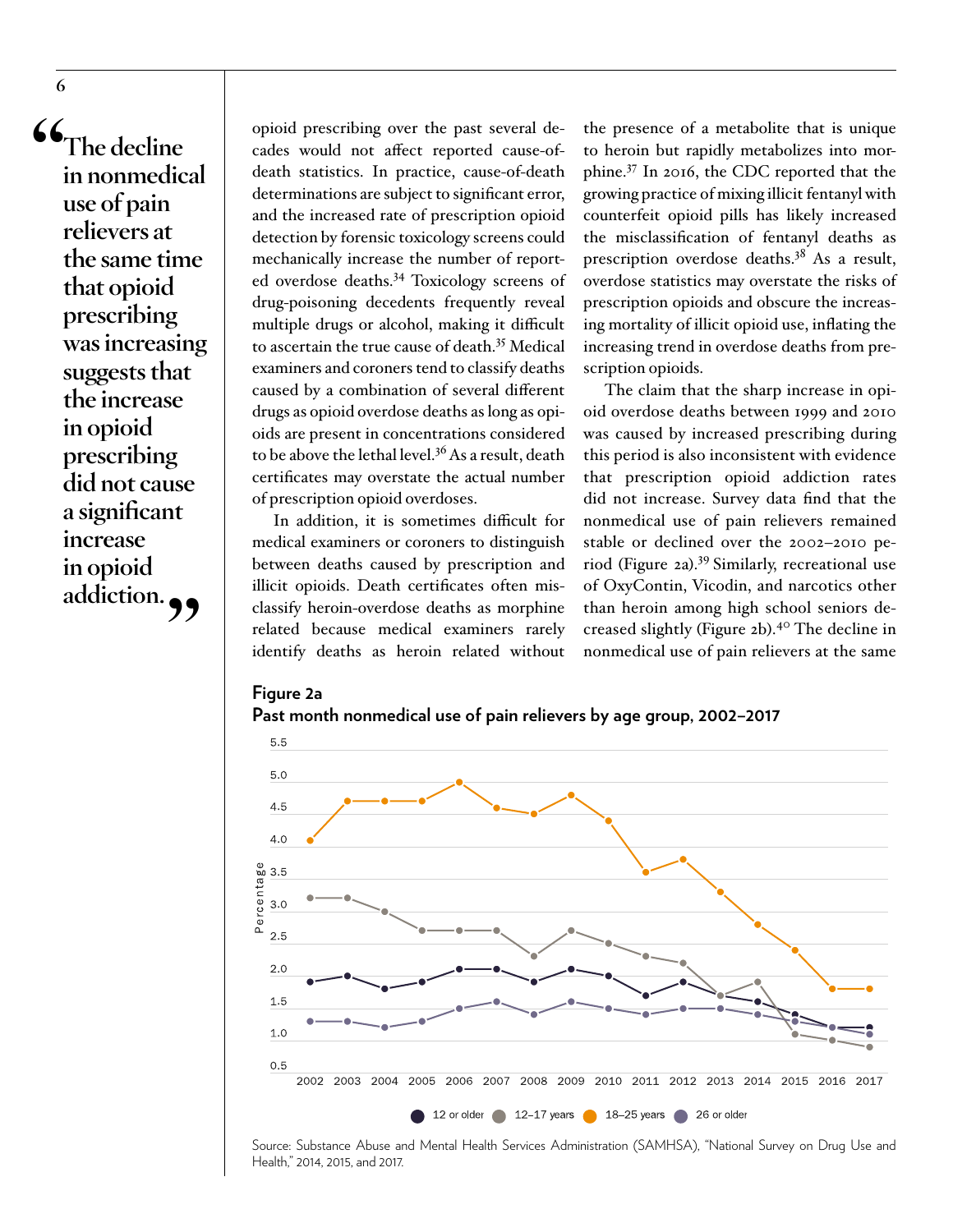**Figure 2b Annual prevalence of drug use for 12th graders**



**<sup>&</sup>quot;Whereas opioid prescribing began declining in 2011, unintentional opioid overdoses continued to climb at a**  faster rate.

time that opioid prescribing was increasing suggests that the increase in opioid prescribing did not cause a significant increase in opioid addiction and that the reported number of overdose deaths from prescription opioids may be overstated.

Finally, the claim that the recent increase in opioid overdose deaths reflects the dangers of prescribing is contradicted by the recent surge in overdoses caused by heroin and synthetic opioids such as fentanyl. Figure 3 displays these data for the 1999–2015 sample. The correlation between opioid prescribing and unintentional opioid overdose deaths is positive through 2010 but weakens significantly and becomes negative afterward. Whereas opioid prescribing began declining in 2011, unintentional opioid overdoses continued to climb at a faster rate. Although deaths from prescription opioids declined, deaths from heroin and synthetic opioids such as fentanyl increased. In 2017, heroin and synthetic opioids accounted for more than three-fourths of all opioid overdose deaths.<sup>41</sup>

#### EVIDENCE FOR THE ALTERNATIVE EXPLANATION

The "more restrictions, more deaths" view posits that opioid overdoses result mainly from restrictions on opioid access, which push consumers to higher-potency products and hamper their ability to determine the potency or quality of the drugs they consume. This view is supported by evidence that restrictions on opioid prescribing over the past decade may have pushed opioid users to the underground market, increasing the harms associated with illicit drug use. At a minimum, increasing regulation of opioid prescribing has failed to decrease opioid overdose mortality over the past several years, weakening the case for additional regulations. We suggest that deregulation of opioid prescribing may decrease the harms of illicit drug use and promote other benefits to public health and safety.

Federal law has limited opioid access for over a century. The Harrison Narcotics Tax Act of 1914 first regulated and taxed the production, importation, and distribution of opiates, laying the groundwork for a regulatory regime that

Source: Lloyd D. Johnston et al., *Monitoring the Future National Survey Results on Drug Use: 1975–2017, Volume 1: Secondary School Students* (Ann Arbor: Institute for Social Research, University of Michigan, 2017).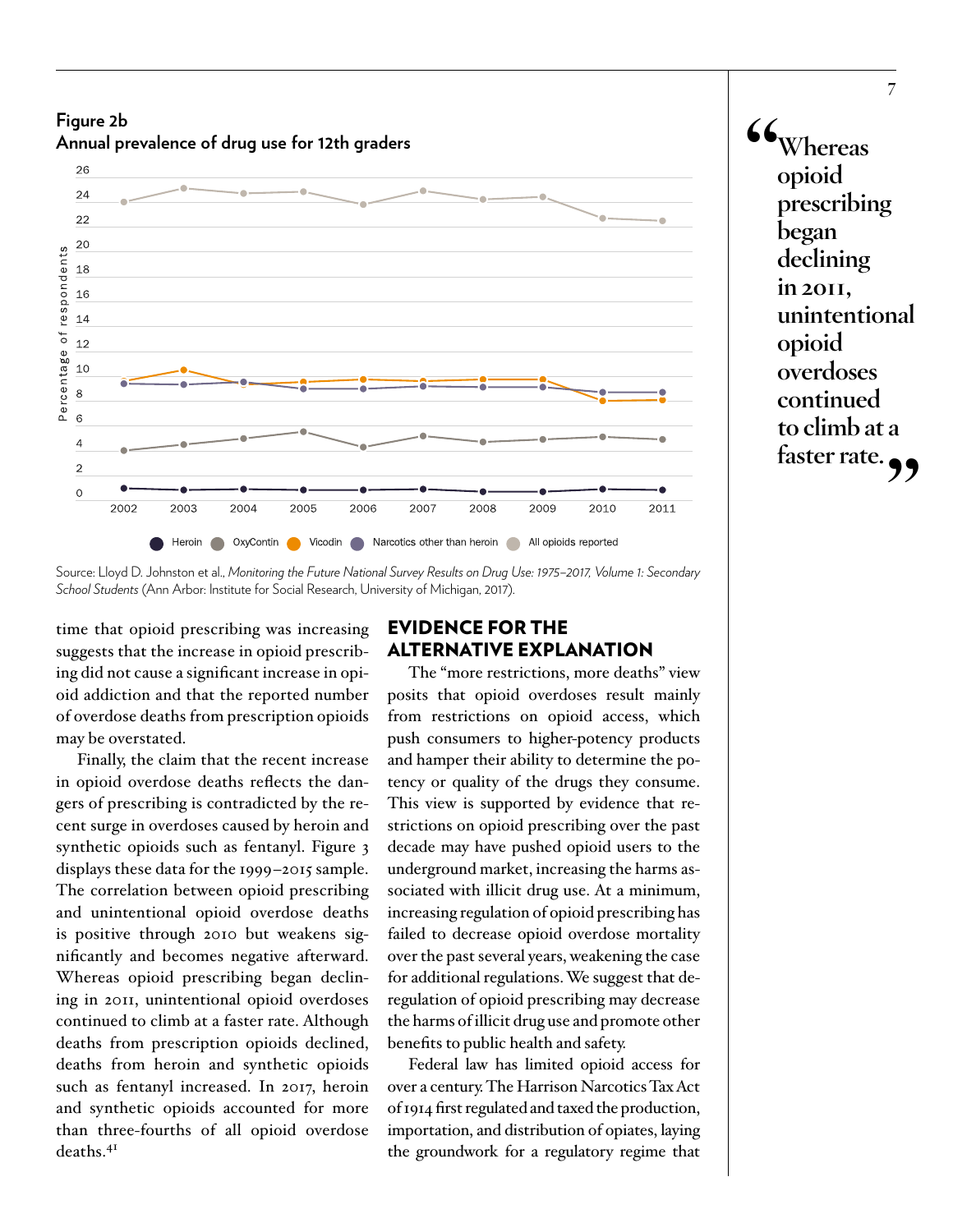**"Restrictions on the legal supply of opioids have limited access to opioiddependence treatment and may have pushed users to underground**  markets.





**Unintentional opioid overdose deaths vs. legal opioid consumption, 1999–2015**

Sources: Centers for Disease Control, National Center for Health Statistics, "Multiple Cause of Death 1999–2017," CDC WONDER online database; "United States: Opioid Consumption in Morphine Equivalence mg per person," Pain and Policy Studies Group, 2015, pdf.

gradually morphed into prohibition.42 In 1951, the Durham-Humphrey Amendment to the Food, Drug, and Cosmetic Act created a mandatory distinction between drugs that could be purchased over the counter and those that required a prescription.<sup>43</sup> The 1970 Controlled Substances Act placed all federally regulated drugs in one of five schedules, and in 1986, the Anti-Drug Abuse Act established criminal penalties for possession of controlled substances and mandatory minimum sentences for offenses involving heroin, fentanyl, and other drugs.44

More recently, restrictions on the legal supply of opioids have limited access to opioiddependence treatment and may have pushed users to underground markets. For example, the federal government restricts prescribing of maintenance treatment of opioid dependence with drugs such as methadone and buprenorphine, a Schedule III opioid partial agonist often used to treat dependence. While the 2000 Drug Addiction Treatment Act partially liberalized controls on maintenance treatment by allowing qualifying physicians to prescribe and

dispense buprenorphine, access to this treatment remains highly restricted. The Act limited the number of patients a physician can treat at one time and imposed substantial regulation on participating physicians, such as training requirements, DEA oversight and onsite inspections, and sometimes an additional fee.45 Only 5 percent of physicians are licensed to prescribe buprenorphine, and few licensed prescribers treat the maximum permitted number of patients.46 Surveys of physicians indicate that the main impediments to buprenorphine prescribing include a lack of knowledge about how to acquire a DEA license and fear of buprenorphine diversion.47 The scarcity of buprenorphine treatment may have pushed opioid users to underground markets.

In 2001, methadone oversight shifted from the Food and Drug Administration (FDA) to SAMHSA, which required that methadone treatment programs for opioid dependence undergo a lengthy peer review accreditation process.48 The number of facilities dispensing methadone in opioid treatment programs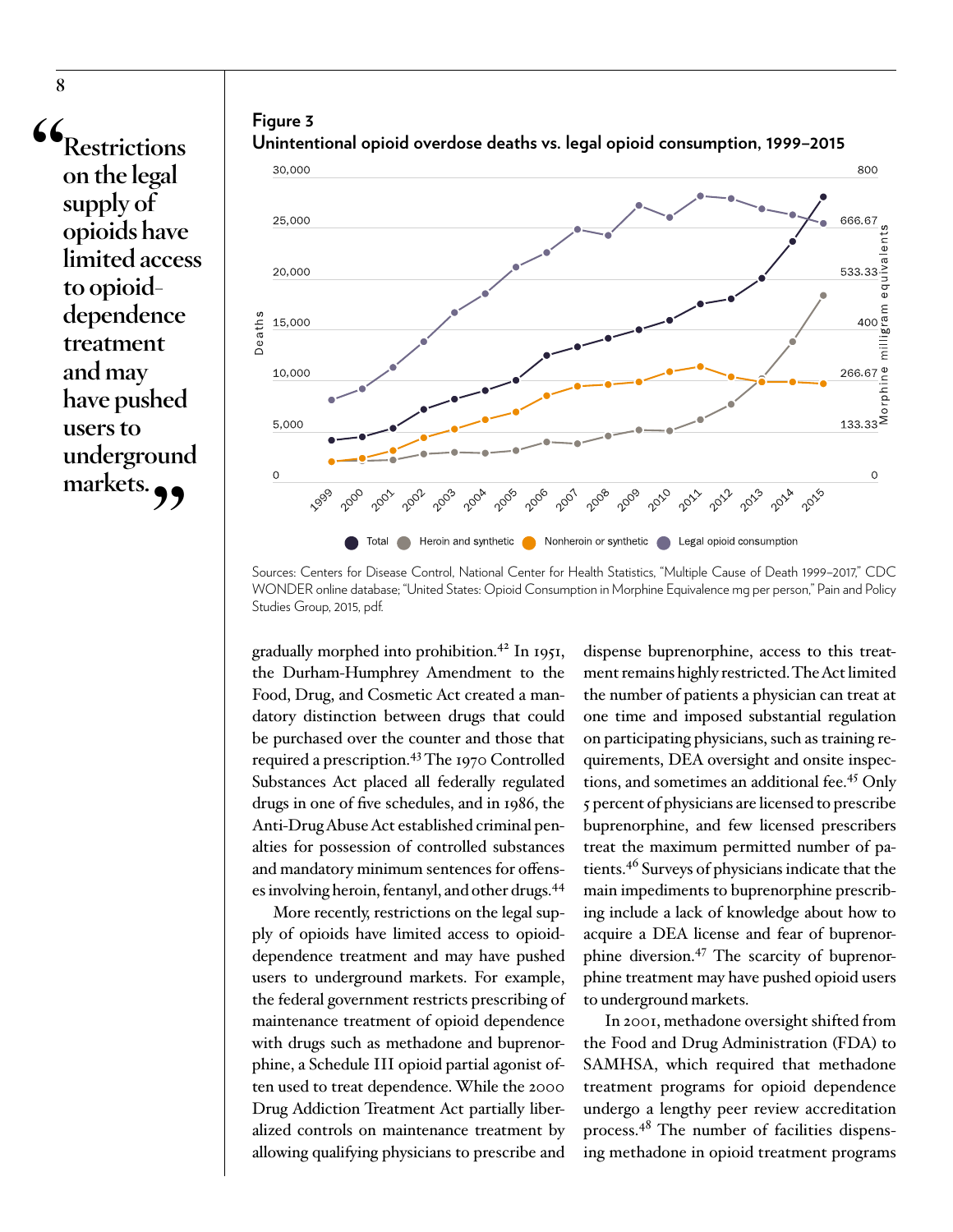dropped by about 20 percent after 2001 and did not rebound for four years.<sup>49</sup> Furthermore, the Federal Opioid Treatment Standards published in 2015 mandated in-clinic opioid maintenance treatment for most patients and reserved maintenance treatment exclusively for patients who have been addicted to opioids for at least one year, further reducing access to treatment.50

Fearing drug diversion, some states have enacted moratoria on establishing methadone clinics.51 West Virginia, for example, placed a moratorium on methadone clinics in 2007, and Georgia placed a one-year moratorium on granting new licenses to opioid treatment clinics in 2016.52 The annual opioid overdose death rate in West Virginia has generally continued to increase since 2007, and the death rate has continued to increase in Georgia since 2016.

Restrictions on opioid maintenance treatment contradict decades of literature showing that maintenance treatment mitigates heroin and opioid dependence, reduces drug overdose deaths, and generally decreases the mortality rate of opioid use.53 Medically assisted treatments using substances such as buprenorphine and methadone are associated with reductions in opioid-related mortality and illicit drug use.54 Access to methadone treatment is associated with fewer deaths. The U.S. Code of Federal Regulations has also acknowledged that the use of methadone "has been shown to be an effective part of a total treatment effort in the management and rehabilitation of selected narcotic addicts."55

Federal and state policies have also increasingly regulated prescription opioids, contributing to a decline in opioid prescribing starting in 2011 (Figure 3). This may have exacerbated heroin mortality and the undertreatment of pain. For example, in 2007, Congress granted the FDA authority to require drug manufacturers to conduct postmarketing safety studies and develop Risk Evaluation and Mitigation Strategies (REMS) for a prescription drug's approval, increasing the regulatory costs of drug distribution and potentially limiting patient access to important therapies.<sup>56</sup> In

2012, the FDA approved a REMS program for extended-release and long-action opioids that included new product labeling and required manufacturers to offer opioid training programs for prescribers on a voluntary basis.<sup>57</sup> Since 2013, the FDA has gradually introduced additional postmarketing requirements for opioid products.<sup>58</sup> States have also increasingly regulated legal opioid access; by the end of 2017, 26 states had imposed mandatory limits on prescribing for acute pain.59

Federal and state crackdowns on "pill mills," networks of doctors and pain clinics that prescribe high quantities of opioids, have further reduced the availability of prescription opioids.60 In 2011, for example, Florida banned pain management clinics from dispensing drugs and required extensive medical examinations before and after prescribing opioids for chronic pain. $^{61}$  In 2017, the Department of Justice created the Opioid Fraud and Abuse Detection Unit to increase monitoring of physicians and pharmacies deemed to be dispensing "disproportionately large amounts of opioids."62 National media coverage of these crackdowns has increased physician fears of disciplinary action or prosecution, reducing opioid prescribing.<sup>63</sup> Surveys indicate that these regulations have decreased physicians' willingness to prescribe opioids, potentially causing them to undertreat pain.<sup>64</sup>

In the face of public pressure, in 2010 Purdue Pharmaceuticals introduced a reformulated, abuse-deterrent version of OxyContin. This reformulation made the drug less appealing to opioid abusers and caused many to substitute to heroin, an easily available and cheaper substitute. The reformulation of OxyContin led to an increase in heroin-overdose rates.<sup>65</sup>

In 2015, Endo Pharmaceuticals introduced an abuse-deterrent reformulation of the extended-release hydromorphone, Opana ER. The reformulation caused users to inject the drug and was linked to at least one HIV outbreak of roughly 190 people, the largest outbreak in Indiana history.<sup>66</sup>

State Prescription Drug Monitoring Programs (PDMPs) have also been **"Surveys indicate that regulations have decreased physicians' willingness to prescribe opioids, potentially causing them to undertreat**  pain.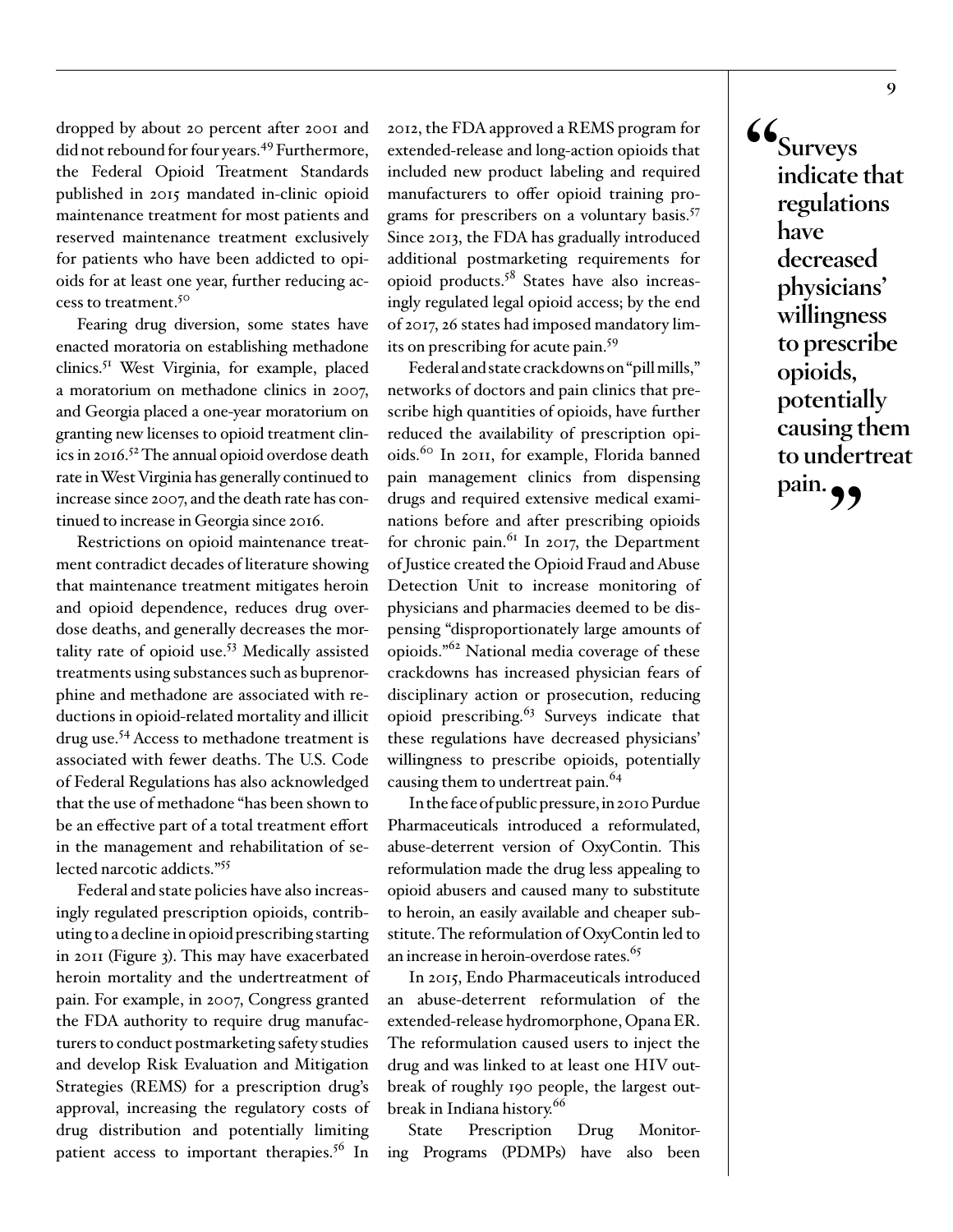**"Evidence suggests that the decline in opioid prescribing caused by regulation of the prescription opioid supply has fueled the acceleration in heroin and fentanyl deaths since** 

**2011."**

implemented to reduce opioid access by preventing doctor shopping and reducing "excess" prescribing.<sup>67</sup> These programs require doctors who prescribe opioids (and other controlled substances) to enter this information in a database that allows or requires other prescribers to check a patient's history before writing prescriptions.<sup>68</sup>

Studies of PDMP effectiveness generally find that the programs modestly reduce prescribing and prescription opioid deaths and find an ambiguous or positive association between PDMPs and increased deaths from nonprescription opioids such as heroin.<sup>69</sup> However, recent work suggests that the reported effect of PDMPs on opioid-related harms is highly sensitive to the dates chosen to represent the start of PDMP implementation, which are not consistent across studies.<sup>70</sup> The existing literature also largely relies on data sources for PDMP implementation dates that do not report detailed information regarding how the dates were determined.<sup>71</sup> We leave this as an area for future work.

In October 2018, Congress passed the SUP-PORT Act (Substance Use Disorder Prevention that Promotes Opioid Recovery and Treatment for Patients and Communities), which increases federal assistance for state PDMPs, expands access to opioid use disorder treatment, expands efforts to identify overprescribing, and grants funding to hospitals that limit the use of prescription opioids.<sup>72</sup> The SUPPORT Act's expansion of access to opioid use disorder treatment is a positive step toward decreasing opioid overdoses. However, the Act's incentives for hospitals to limit prescribing may push users to consuming illicit opioids, increasing mortality and other risks to public health, such as higher HIV infection rates. Increased federal monitoring of prescribers could also contribute to the undertreatment of pain by exacerbating fear of regulatory sanctions.

While government and public pressure to reduce opioid prescribing may have reduced prescription overdoses (Figure 3), available evidence suggests that the decline in opioid prescribing caused by regulation of the prescription

opioid supply has fueled the acceleration in heroin and fentanyl deaths since 2011. While abuse of prescription opioids declined beginning in 2010, the rate of heroin abuse sharply increased between 2008 and 2014.73 In 2013, the share of heroin users who had abused or were dependent on opioid analgesics was more than double the share in 2002.74

In 2015, the DEA reported that the declining availability of prescription opioids compared to heroin and the reformulation of OxyContin had contributed to the accelerating rate of prescription opioid abusers switching to heroin since 2010.<sup>75</sup> Many young heroin users state that they transitioned from using (usually diverted) prescription opioids to heroin when prescription opioids became difficult to acquire due to decreased physician willingness to prescribe and increased police monitoring of pill markets.<sup>76</sup>

Proponents of opioid-prescribing regulations argue that while decreased prescribing may harm people who switch to more dangerous drugs like heroin, it will also reduce the creation of new addicts by limiting exposure to opioids in the first place. However, so long as heroin is illegal, the overdose risk of increased heroin use far outweighs that of prescription opioids. In 2017, roughly 10 times more people had used nonheroin opioids than heroin in the past year, yet the numbers of overdoses from heroin and nonheroin opioids were approximately equal.<sup>77</sup>

Furthermore, it is likely that a substantially smaller share of prescription opioid users would eventually transition to using heroin if prescription opioids were legal. Prescription users who switch to heroin are primarily driven to do so by heroin's greater availability or lower price.<sup>78</sup> Greater access to prescription opioids would decrease the incentive to switch to heroin.

Furthermore, concerns about creating new addicts should not dissuade doctors from prescribing opioids as medically indicated. As previously discussed, proper medical use of opioids carries little risk of addiction or overdose. Most people who abuse opioids after being exposed to them through a physician's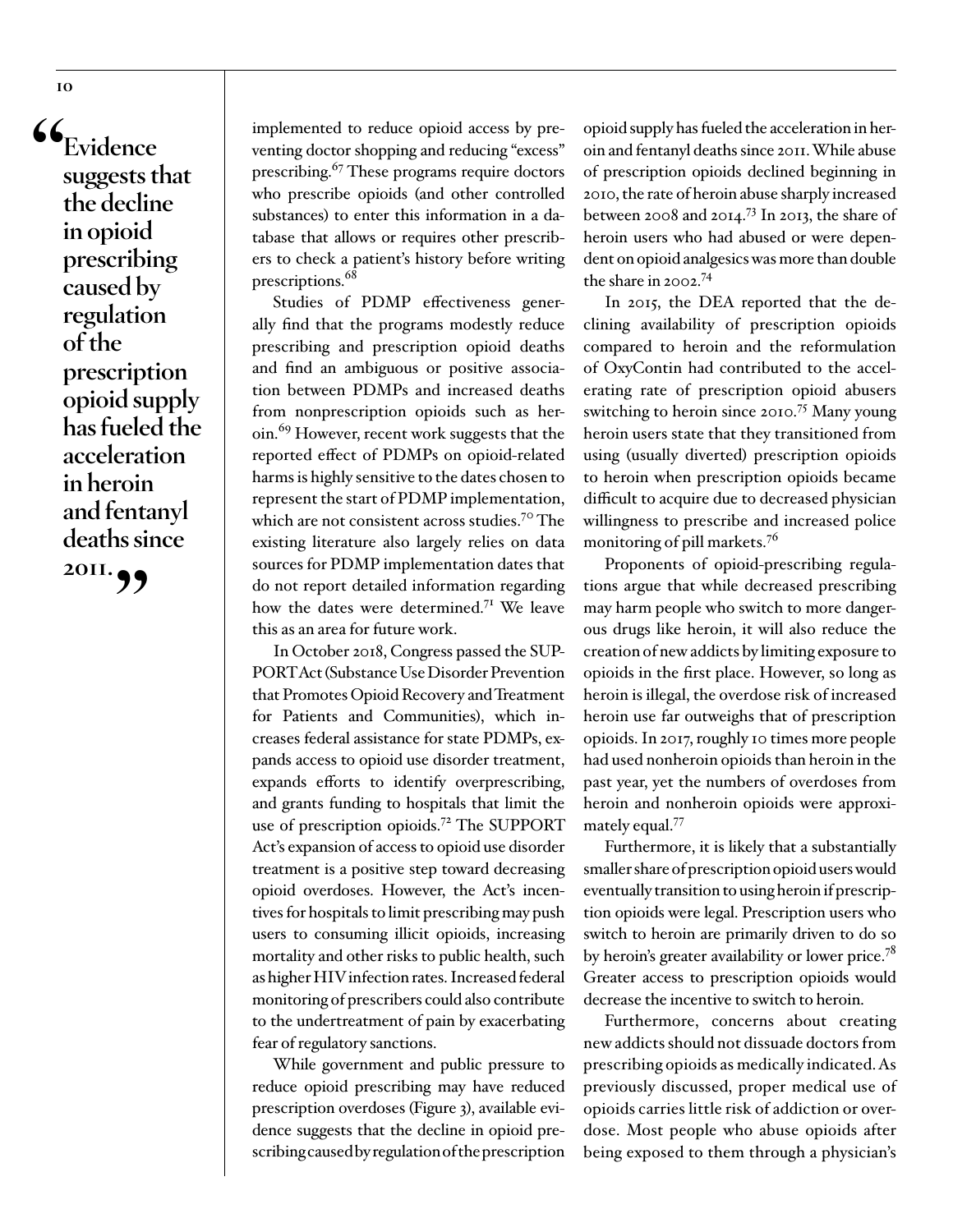prescription already have a history of psychoactive drug use, and nearly three-quarters of people who misuse prescription pain relievers obtain them from sources other than their doctors, such as friends or relatives.79 Interviews of heroin users indicate that of those who first initiated regular opioid use with prescription opioids, most used diverted opioids from friends or family.80 Proper medical treatment of pain is unlikely to cause opioid dependence or heroin use, and undertreating pain harms patients' quality of life and has led to a number of suicides.<sup>81</sup>

Evidence from other countries also suggests that increased legal access to opioids reduces deaths and improves health outcomes, such as improved treatment for opioid dependence and lower HIV infection rates. In 1995, France allowed physicians to prescribe buprenorphine for maintenance treatment without patient caps or special licensing requirements, leading to a fivefold reduction in heroin deaths and an estimated 3,900 lives saved. $82$  In the 1970s, Hong Kong expanded access to medically assisted treatments for opioid dependence, leading to a rapid decrease in HIV infection rates. $83$ 

Expansion of legal access to drugs in other countries has also been associated with declines in overdoses and deaths. In 2001, when Portugal decriminalized all drugs, it had the highest overdose rate in Western Europe. Drug-related deaths and HIV diagnoses attributed to injecting declined substantially, and Portugal now has the lowest overdose rate in Europe.84 In 2009, the Czech government decriminalized a variety of drugs, including heroin. By 2015, the number of drug-induced deaths in the Czech Republic had declined by about 20 percent from its peak in 2010.<sup>85</sup> In the United Kingdom, Germany, Switzerland, and Canada, physicians can prescribe heroin for the treatment of severe dependence on heroin and other opioids.<sup>86</sup> Heroin-assisted treatment has been associated with consistently positive therapeutic outcomes and reduced illicit heroin use in these countries.<sup>87</sup>

Safe injection rooms, which allow users of

opioids and other drugs to access clean needles in a supervised and controlled setting, have become prevalent in cities across Europe and Canada.88 The sites reduce the use of contaminated needles and the pressure to consume drugs in a solitary or unfamiliar setting. Opponents fear such sites will increase drug use, but little evidence supports this fear.<sup>89</sup> In fact, safe injection sites are associated with "lower overdose mortality . . . 67% fewer ambulance calls for treating overdoses, and a decrease in HIV infections."90

#### SUMMARY AND POLICY IMPLICATIONS

The standard view of the opioid epidemic argues that increased prescribing caused the recent increase in opioid overdose deaths. Medical use of opioids, however, is not a major cause of opioid addiction or overdose. Instead, available evidence suggests that the array of recent state and federal restrictions on legal access to opioids likely contributed to increasing overdoses by pushing users to diverted or illicit sources. Over the past few years, the opioid epidemic has accelerated due to overdoses caused by heroin and synthetic drugs such as fentanyl, despite reduced prescribing. Further restrictions on prescribing are unlikely to decrease overdose deaths.

A simple first step in decreasing the risks associated with the consumption of opioids from diverted or illicit sources is to increase legal access. For example, the federal government could end or decrease the regulation of methadone, buprenorphine, and even morphine- or heroin-maintenance treatment for opioid dependence and remove rules that limit prescribing or increase the costs of opioid production. Federal and state governments could also end raids on pill mills. These reforms could increase access to opioid dependence treatment, prevent the undertreatment of pain, and reduce the harms associated with underground consumption.

The United States could consider making all opioids "more legal" by shifting opioids

**"A simple first step in decreasing the risks associated with the consumption of opioids from diverted or illicit sources is to increase legal access."**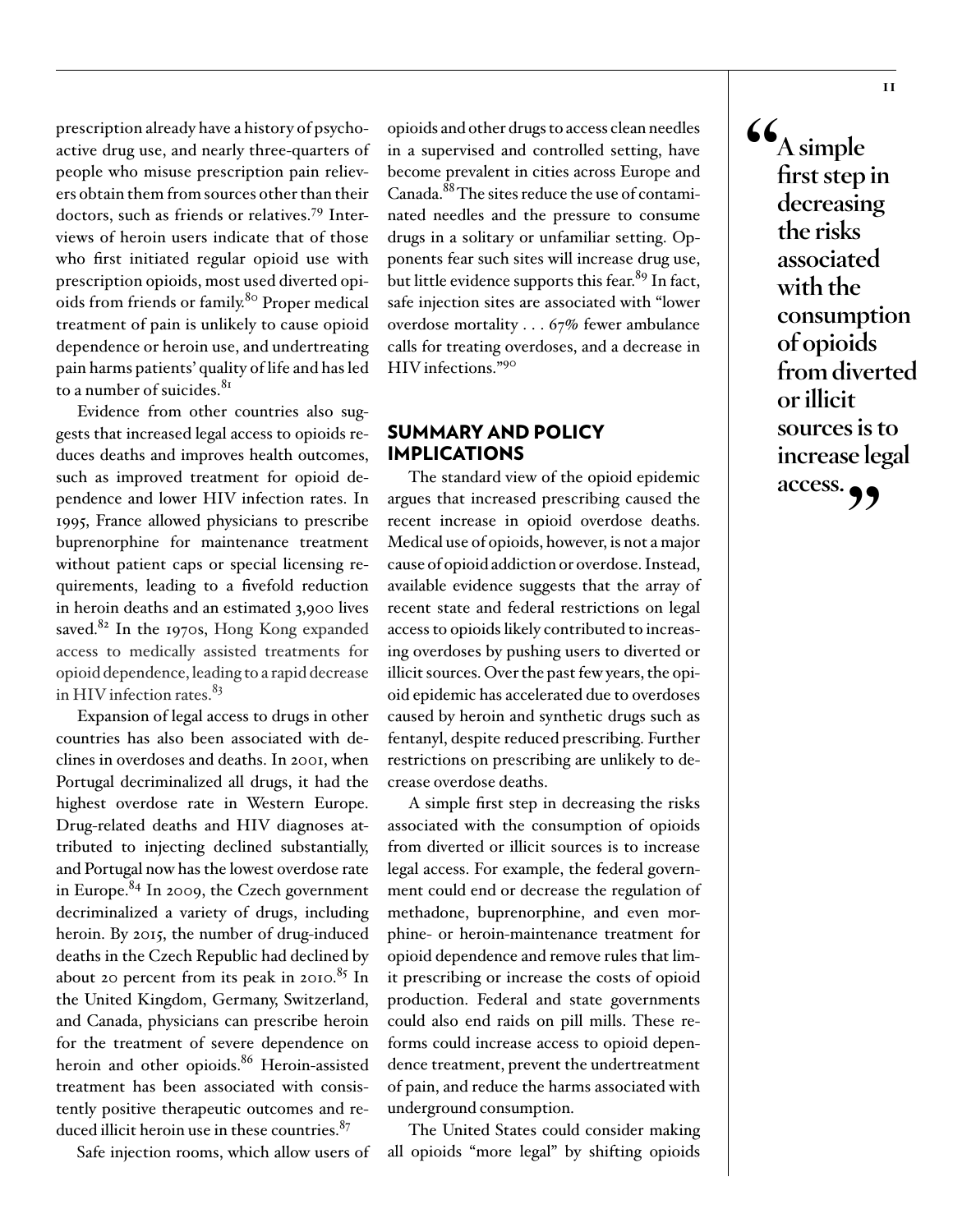to less regulated schedules or even over-thecounter status. In the extreme case, opioids would be legally available for purchase without a prescription. While modest reforms to regulation can decrease the prevalence of underground opioid consumption, outright legalization would eliminate the underground market entirely. Individuals who choose to purchase and consume opioids would be able to do so in a safer setting, reducing the dangers of use. We suggest this would counteract the recent increase in opioid overdose deaths.

Beyond any implications for overdose deaths, restrictions on legal access to opioids

should be assessed in light of all their costs and benefits. Even if increased opioid prescribing heightens the frequency of opioid dependence, prescribing also improves the quality of life of patients who suffer from severe or chronic pain. Decreased prescribing in recent years, for example, has apparently driven at least 23 patients to suicide.<sup>91</sup> We have focused here on overdose deaths in particular, but we emphasize that a complete analysis of restrictions on prescribing almost certainly suggests that the harms of regulation outweigh the risk of increasing opioid dependence through greater legal access.

#### **NOTES**

1. SUPPORT for Patients and Communities Act, H.R. 6, 115th Cong. (2017–2018).

2. Margot Sanger-Katz and Thomas Kaplan, "Congress Is Writing Lots of Opioid Bills. But Which Ones Will Actually Help?," *New York Times*, June 20, 2018.

3. Previous authors have raised many of the points we raise in this paper. We attempt to synthesize these analyses and provide additional evidence. See also [Jeffrey A. Singer, "The Drug](https://www.cato.org/publications/commentary/drug-prohibition-blame-opioid-crisis) [Prohibition Is to Blame for the Opioid Crisis,"](https://www.cato.org/publications/commentary/drug-prohibition-blame-opioid-crisis) [Cato Institute, Commentary, December 4,](https://www.cato.org/publications/commentary/drug-prohibition-blame-opioid-crisis) [2018](https://www.cato.org/publications/commentary/drug-prohibition-blame-opioid-crisis); Jacob Sullum, "Opioid-Related Deaths Keep Rising as Pain Pill Prescriptions Fall," *Reason*, November 29, 2018; J. J. Rich, "The Opioid Fix That Wasn't," *Reason*, October 26, 2018; and Mark Edmund Rose, "Are Prescription Opioids Driving the Opioid Crisis? Assumptions vs. Facts," *Pain Medicine* 19, no. 4 (April 2018): 793–807.

4. Stefan G. Kertesz, Adam J. Gordon, and Sally L. Satel, "Opioid Prescription Control: When the Corrective Goes Too Far," *Health Affairs* (blog), January 19, 2018.

5. CDC.gov, National Center for Health Statistics, "Multiple Cause of Death 1999–2017," CDC WONDER online database. Data are from the Multiple Cause of Death Files, 1999– 2017, as compiled from data provided by the 57 vital statistics jurisdictions through the Vital Statistics Cooperative Program.

6. CDC.gov, National Center for Health Statistics, "Multiple Cause of Death 1999–2017."

7. Roger Chou et al., "Clinical Guidelines for the Use of Chronic Opioid Therapy in Chronic Noncancer Pain," *Journal of Pain* 10, no. 2 (2009): 113–30.

8. See, for instance, Russell K. Portenoy and Kathleen M. Foley, "Chronic Use of Opioid Analgesics in Nonmalignant Pain: Report of 38 Cases," *Pain* 25, no. 2 (1986): 171–86.

9. Art Van Zee, "The Promotion and Marketing of OxyContin: Commercial Triumph, Public Health Tragedy," *American Journal of Public Health* 99, no. 2 (2009): 221–27.

10. DEA.gov, Drug Information, "Drug Scheduling."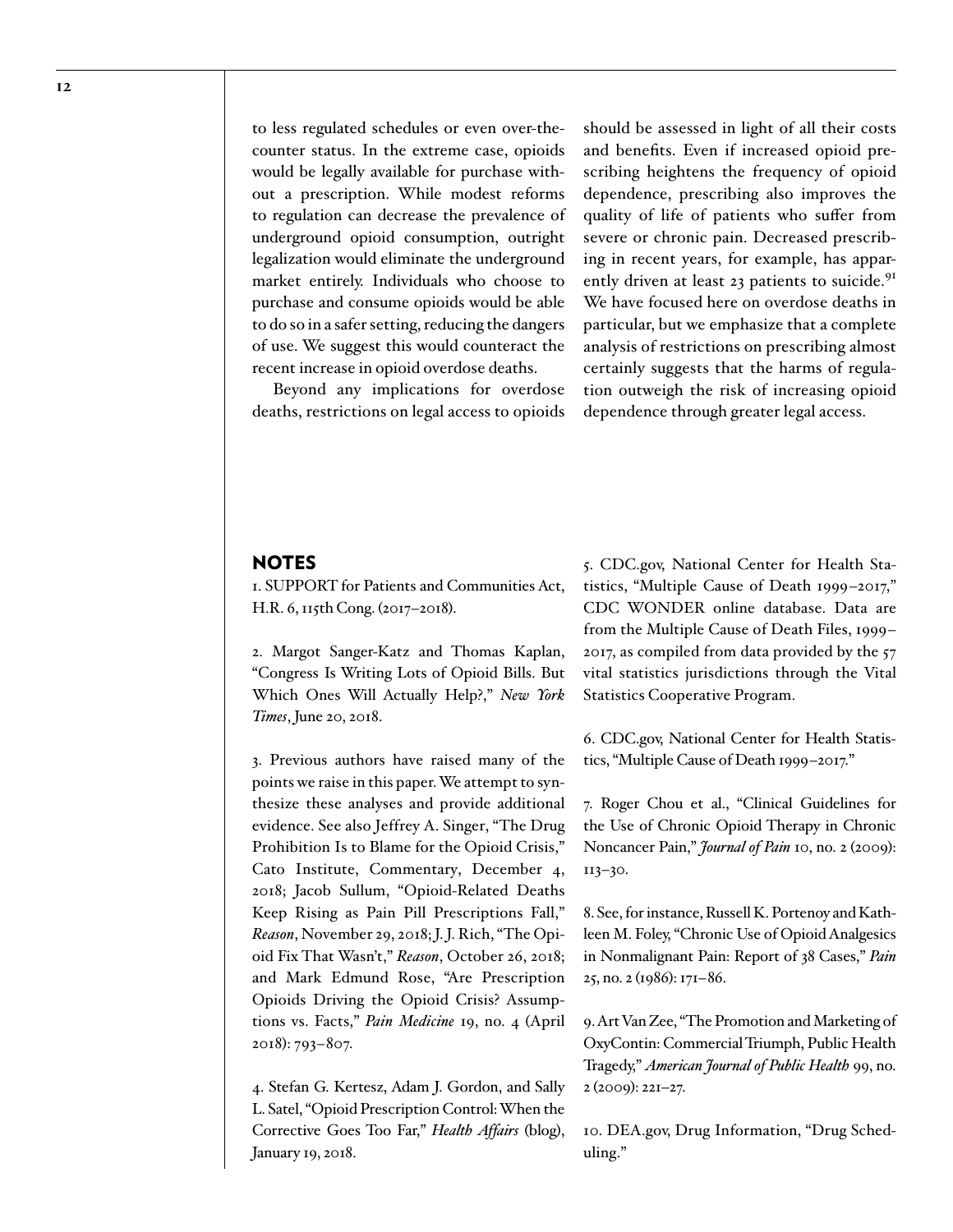11. An exception to this restriction is made for persons registered with or authorized by the DEA to conduct medical research, chemical analysis, or instructional activities. See DEA.gov, Diversion Control Division, "Title 21 of the Code of Federal Regulations, Part 1301–Registration of Manufacturers, Distributors, and Dispensers of Controlled Substances."

12. Jeffrey A. Miron and Jeffrey Zwiebel, "The Economic Case against Drug Prohibition," *Journal of Economic Perspectives* 9, no. 4 (1995): 175–92.

13. Walter Block, "Drug Prohibition: A Legal and Economic Analysis," *Journal of Business Ethics* 12 (1993): 689–700.

14. Global Information Network about Drugs (website), Drug Facts, "Designer Drugs."

15. Shepard Siegel, "The Heroin Overdose Mystery," *Current Directions in Psychological Science* 25, no. 6 (2016): 375–79.

16. Some evidence suggests that the second hypothesis is more realistic. Survey data indicate that nearly three-quarters of people who engaged in nonmedical use of prescription pain relievers in the past year obtained them from sources other than their doctors, such as friends or relatives. Interviews of heroin users also indicate that among those who first initiated regular opioid use with prescription opioids, most began with prescriptions diverted from friends or family. See Rachel N. Lipari and Arthur Hughes, "How People Obtain the Prescription Pain Relievers They Misuse," CBHSQ Report (SAMHSA), January 12, 2017; S. G. Mars et al., " 'Every "Never" I Ever Said Came True': Transitions from Opioid Pills to Heroin Injecting," *International Journal of Drug Policy* 25, no. 2 (March 2014): 257–66; and S. E. Lankenau et al., "Initiation into Prescription Opioid Misuse amongst Young Injection Drug Users," *International Journal of Drug Policy* 23, no. 1 (January 2012): 37–44.

17. Jane Porter and Hershel Jick, "Addiction Rare in Patients Treated with Narcotics," *New England Journal of Medicine* 302, no. 2 (January 10, 1980): 123.

18. Harrison Jacobs, "This One-Paragraph Letter May Have Launched the Opioid Epidemic," *Business Insider*, May 26, 2016.

19. See, for example, David A. Fishbain et al., "What Percentage of Chronic Nonmalignant Pain Patients Exposed to Chronic Opioid Analgesic Therapy Develop Abuse/Addiction and/or Aberrant Drug-Related Behaviors? A Structured Evidence-Based

Review," *Pain Medicine* 9, no. 4 (2007): 444–59.

20. G. A. Brat et al., "Postsurgical Prescriptions for Opioid Naïve Patients and Associations with Overdose and Misuse: Retrospective Cohort Study," *BMJ* 360 (January 17, 2018).

21. David E. Joranson et al., "Trends in Medical Use and Abuse of Opioid Analgesics," *JAMA* 283, no. 13 (2000): 1710–714.

22. See David A. Fishbain et al., "What Percentage of Chronic Nonmalignant Pain Patients Exposed to Chronic Opioid Analgesic Therapy Develop Abuse/Addiction and/or Aberrant Drug-Related Behaviors? A Structured Evidence-Based Review," *Pain Medicine* 9, no. 4 (2007): 444–59.

23. Kelly M. Smith et al., *Clinical Drug Data*, 11th ed. (New York: McGraw-Hill, 2010), p. 52. Studies that report high rates of problematic drug behavior following medical use of opioids often rely on broad definitions of problematic drug use, such as a single incident of a dose violation or a lost prescription. These behaviors may be indicative of pain undertreatment, physical dependence, or recreational use of opioids, which are distinct from addiction. Such studies likely overestimate the prevalence of opioid use disorders. See Jette Høsted and Per Sjørgen, "Addiction to Opioids in Chronic Pain Patients: A Literature Review," *European Journal of Pain* 11, no. 5 (July 2007): 490–51.

24. Howard S. Smith, *Opioid Therapy in the 21st Century* (New York: Oxford University Press, 2013) p. 90.

25. Russell K. Portenoy and Nessa Coyle, "Controversies in the Long-Term Management of Analgesic Therapy in Patients with Advanced Cancer," *Journal of Pain and Symptom Management* 5, no. 5 (1990): 307–19.

26. Portenoy and Coyle, "Controversies in the Long-Term Management of Analgesic Therapy in Patients with Advanced Cancer." See also Michael Zenz, Michael Strumpf, and Michael Tryba, "Long-Term Oral Opioid Therapy in Patients with Chronic Nonmalignant Pain," *Journal of Pain and Symptom Management* 7, no. 2 (1992): 69–77.

27. Smith, *Opioid Therapy in the 21st Century*, p. 90. We do not suggest that opioid consumption is safe only under medical guidance; if opioids were deregulated or fully legalized, consumption from the legal market would likely be safer than underground use. However, evidence on this question is scarce due to the long history of prohibition.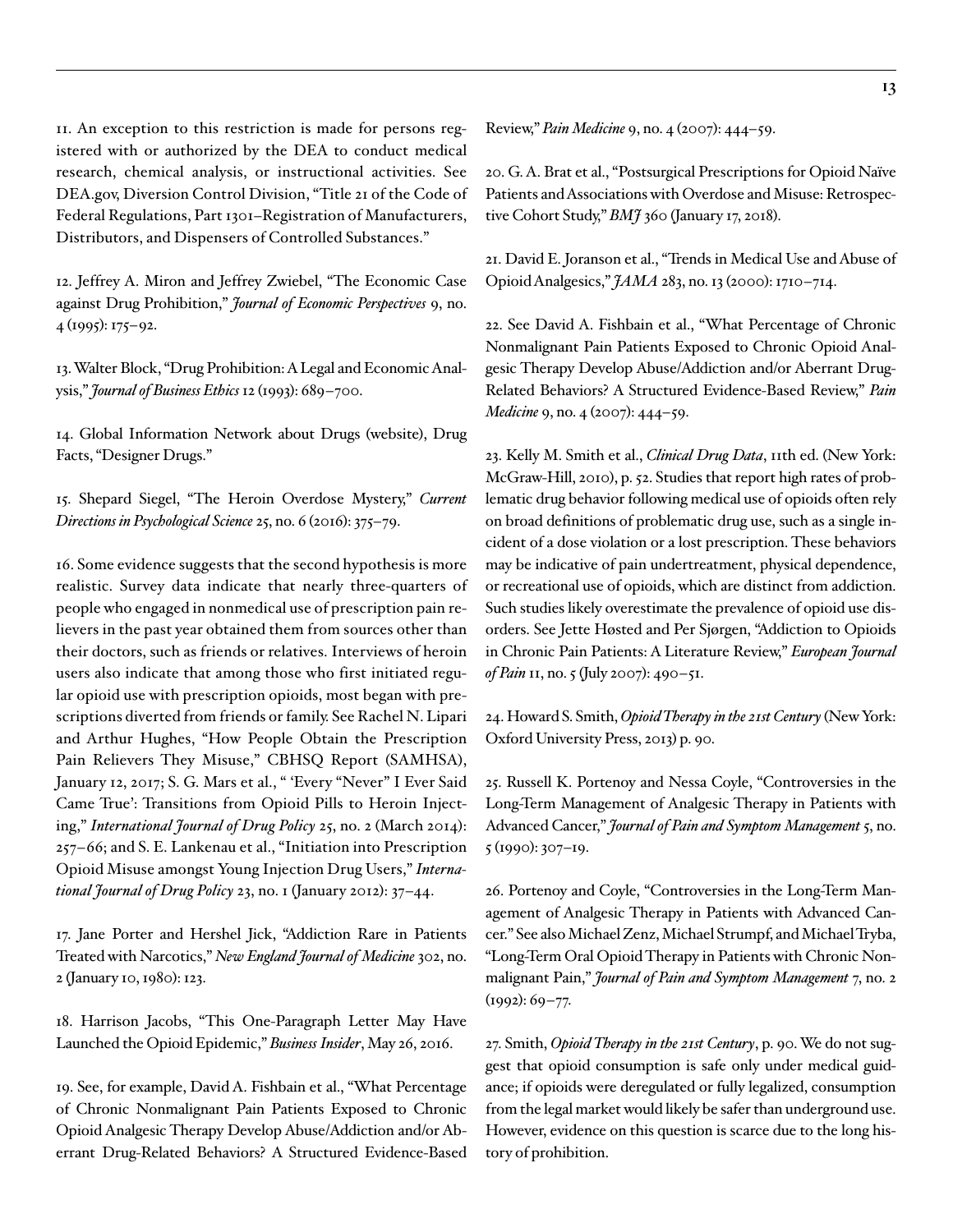**14**

28. CDC.gov, Opioid Overdose, "Prescription Opioids."

29. SAMHSA, "Results from the 2017 National Survey on Drug Use and Health: Detailed Tables, Table 1.53A," [https://](https://www.samhsa.gov/data/sites/default/files/cbhsq-reports/NSDUHDetailedTabs2017/NSDUHDetailedTabs2017.htm) [www.samhsa.gov/data/sites/default/files/cbhsq-reports/](https://www.samhsa.gov/data/sites/default/files/cbhsq-reports/NSDUHDetailedTabs2017/NSDUHDetailedTabs2017.htm) [NSDUHDetailedTabs2017/NSDUHDetailedTabs2017.htm](https://www.samhsa.gov/data/sites/default/files/cbhsq-reports/NSDUHDetailedTabs2017/NSDUHDetailedTabs2017.htm).

30. CDC.gov, National Center for Health Statistics, "Multiple Cause of Death, 1999–2016."

31. Ilan Modai et al., "Sudden Death in Patients Receiving Clozapine Treatment: A Preliminary Investigation," *Journal of Clinical Psychopharmacology* 20, no. 3 (2000): 325–27.

32. See Joshua T. Cohen and Peter J. Neumann, "What's More Dangerous, Your Aspirin or Your Car? Thinking Rationally about Drug Risks (and Benefits)," *Health Affairs* 26, no. 3 (2007): 636–46. The authors find that daily aspirin use has a fatality risk of 10.4 per 100,000 person years, which translates to a 0.000104 fatality risk per year.

33. Lynn R. Webster and Nabarun Dasgupta, "Obtaining Adequate Data to Determine Causes of Opioid-Related Overdose Deaths," *Pain Medicine* 12, Supp. 2 (2011): S86–92.

34. See, for example, Lauri McGivern et al., "Death Certification Errors and the Effect on Mortality Statistics," *Public Health Reports* 132, no. 6 (2017): 669–75; and Ann E. Sehdev and Grover M. Hutchins, "Problems with Proper Completion and Accuracy of the Cause-of-Death Statement," *Archives of Internal Medicine* 161, no. 2 (2001): 277–84.

35. See, for example, Haylea A. Hannah et al., "Using Local Toxicology Data for Drug Overdose Mortality Surveillance," Online Journal of Public Health Informatics 9, no. 1 (2017): e143; and Lynn R. Webster et al., "An Analysis of the Root Causes for Opioid-Related Overdose Deaths in the United States," *Pain Medicine* 12, Supp. 2 (2011): S26–35.

36. According to Dr. Steven Karch, a forensic pathologist, medical examiners may wrongly classify deaths as opioid overdoses on the basis of high opioid concentrations detected by toxicological screens. He notes that "there are plenty of people walking around with levels of opioids in their bodies that would be declared toxic if they were dead . . . in a medical examiner's office," emphasizing that toxicology reports can lead medical examiners to mischaracterize deaths as "overdoses." See Radley Balko, "The New Panic over Prescription Painkillers," *Huffington Post*, February 8, 2012.

37. DEA.gov, "National Heroin Threat Assessment Summary," DEA Intelligence Report, April 2015.

38. CDC.gov, "Overdose Deaths involving Opioids, Cocaine, and Psychostimulants–United States, 2016–2016"; and DEA.gov, "National Heroin Threat Assessment Summary—Updated," DEA Intelligence Report, June 2016.

39. SAMHSA, "Behavioral Health Trends in the United States: Results from the 2014 National Survey on Drug Use and Health," [https://www.samhsa.gov/data/sites/default/files/NSDUH-](https://www.samhsa.gov/data/sites/default/files/NSDUH-FRR1-2014/NSDUH-FRR1-2014.pdf)[FRR1-2014/NSDUH-FRR1-2014.pdf;](https://www.samhsa.gov/data/sites/default/files/NSDUH-FRR1-2014/NSDUH-FRR1-2014.pdf) and SAMHSA, "Behavioral Health Trends in the United States: Results from the 2015 National Survey on Drug Use and Health," 2016, [https://www.](https://www.samhsa.gov/data/sites/default/files/NSDUH-DetTabs-2016/NSDUH-DetTabs-2016.pdf) [samhsa.gov/data/sites/default/files/NSDUH-DetTabs-2016/](https://www.samhsa.gov/data/sites/default/files/NSDUH-DetTabs-2016/NSDUH-DetTabs-2016.pdf) [NSDUH-DetTabs-2016.pdf.](https://www.samhsa.gov/data/sites/default/files/NSDUH-DetTabs-2016/NSDUH-DetTabs-2016.pdf) In 2015, SAMHSA changed the wording of its NSDUH survey to measure past-year "misuse" of prescription pain relievers, rather than "nonmedical use." As a result, NSDUH estimates from 2015 or later may not be directly comparable to estimates from before 2015. The new questionnaire asks respondents whether they used a prescription drug "in any way a doctor did not direct you to use it," which likely results in higher estimates than the number of estimated "nonmedical" users, because it may include respondents who use prescription pain relievers to self-medicate for pain. In this case, the change in wording would imply an even more substantial decline of nonmedical use of prescription pain relievers in 2015 and 2016. See SAMHSA, "Results from the 2016 National Survey on Drug Use and Health: Detailed Tables," 2017, p. 8, [https://www.samhsa.gov/data/sites/default/](https://www.samhsa.gov/data/sites/default/files/NSDUH-DetTabs-2016/NSDUH-DetTabs-2016.pdf) [files/NSDUH-DetTabs-2016/NSDUH-DetTabs-2016.pdf](https://www.samhsa.gov/data/sites/default/files/NSDUH-DetTabs-2016/NSDUH-DetTabs-2016.pdf).

40. Lloyd D. Johnston et al., *Monitoring the Future National Survey Results on Drug Use: 1975–2017: Overview 2017, "*Key Findings on Adolescent Drug Use," Table 2, "Trends in Annual Prevalence of the Use of Various Drugs in Grades 8, 10, and 12" (Ann Arbor: Institute for Social Research, University of Michigan, 2018), [http://](http://monitoringthefuture.org/data/17data/17drtbl2.pdf) [monitoringthefuture.org/data/17data/17drtbl2.pdf](http://monitoringthefuture.org/data/17data/17drtbl2.pdf).

41. It is not clear that the increase in prescription opioid overdose deaths from 1990 to 2010 and the increase in heroin and fentanyl deaths since 2010 have increased drug-related harm as a whole. In proportional terms, the increasing trend in drug overdoses has remained essentially constant since 1968, although the composition of overdoses caused by drug type fluctuated substantially. See Jalal et al., "Changing Dynamics of the Drug Overdose Epidemic in the United States from 1979 through 2016," *Science* 361, no. 6408 (September 21, 2018): 1184.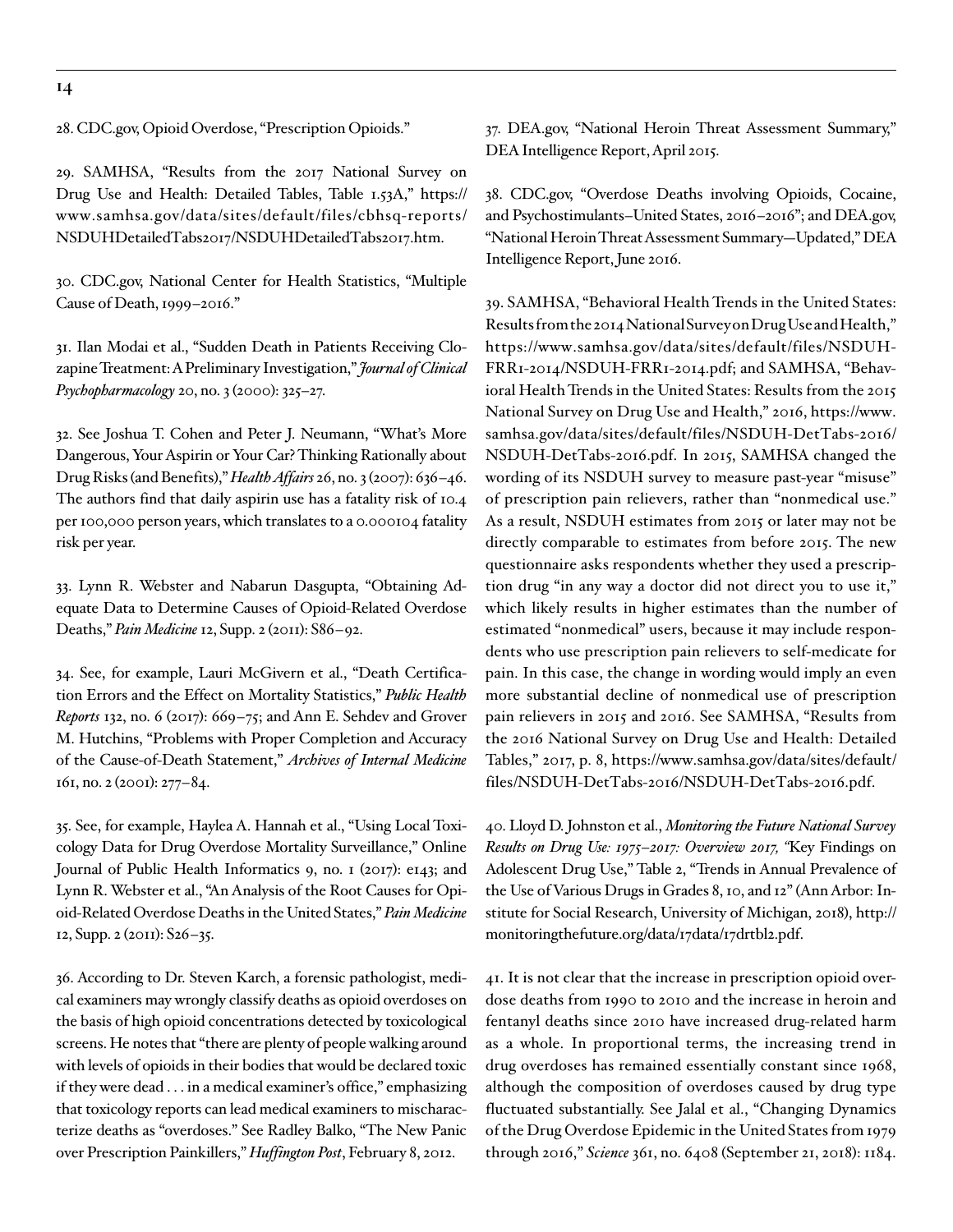The recent rise in fentanyl deaths may also reflect increased testing for fentanyl in toxicological screenings as fentanyl use has become more prevalent. The data may, in part, increasingly reveal an existing fentanyl problem rather than a rapid emergence of fentanyl overdoses in the past several years.

42. National Alliance of Advocates for Buprenorphine Treatment, "Harrison Narcotics Tax Act," 1914, [https://www.naabt.org/](https://www.naabt.org/documents/Harrison_Narcotics_Tax_Act_1914.pdf) [documents/Harrison\\_Narcotics\\_Tax\\_Act\\_1914.pdf.](https://www.naabt.org/documents/Harrison_Narcotics_Tax_Act_1914.pdf)

43. Prior to this law, a recommendation as to whether a drug should be taken only under the supervision of a physician was given only by the drug's manufacturer. See John P. Swann, "FDA and the Practice of Pharmacy: Prescription Drug Regulation before the Durham-Humphrey Amendment of 1951," *Pharmacy in History* 32, no. 2 (1994): 55–70.

44. DEA.gov, "The Controlled Substances Act"; and The Anti-Drug Abuse Act of 1986, H.R. 5484, 99th Cong. (1986).

45. SAMHSA, "Buprenorphine Training for Physicians," 2018, [https://www.samhsa.gov/medication-assisted-treatment/](https://www.samhsa.gov/medication-assisted-treatment/training-resources/buprenorphine-physician-training) [training-resources/buprenorphine-physician-training](https://www.samhsa.gov/medication-assisted-treatment/training-resources/buprenorphine-physician-training). Initially, providers who obtained a waiver under the Drug Addiction Treatment Act (DATA) to prescribe buprenorphine could apply to increase their cap from 30 to 100 patients after a year of experience and a lengthy application process, although a majority of providers have not done so. As of 2018, 9,777, or 19.5 percent, of DATA-waived physicians were granted this increase. Under the Comprehensive Addiction and Recovery Act of 2016, physicians can apply to increase their maximum cap to 275 patients after two years of experience. As of 2018, 4,161, or 8.1 percent, of DATA-waived physicians received this clearance; 72.4 percent of DATA-waived physicians are still allowed to treat only 30 patients at a time. See SAMHSA, "Physician and Program Data," [https://](https://www.samhsa.gov/programs-campaigns/medication-assisted-treatment/training-materials-resources/physician-program-data) [www.samhsa.gov/programs-campaigns/medication-assisted](https://www.samhsa.gov/programs-campaigns/medication-assisted-treatment/training-materials-resources/physician-program-data)[treatment/training-materials-resources/physician-program-data.](https://www.samhsa.gov/programs-campaigns/medication-assisted-treatment/training-materials-resources/physician-program-data)

46. Judy George, "Why Do So Few Docs Have Buprenorphine Waivers?," MedPage Today, February 18, 2016; and Andrew S. Huhn and Kelly E. Dunn, "Why Aren't Physicians Prescribing More Buprenorphine?," *Journal of Substance Abuse Treatment* 78 (July 2017): 1–7.

47. Huhn and Dunn, "Why Aren't Physicians Prescribing More Buprenorphine?"

48. Luc R. Pelletier and Jeffrey A. Hoffman, "New Federal

Regulations for Improving Quality in Opioid Treatment Programs," *Journal for Healthcare Quality* 23, no. 6 (2001): 29–34.

49. SAMHSA, National Survey of Substance Abuse Treatment Services, <https://wwwdasis.samhsa.gov/dasis2/nssats.htm>.

50. SAMHSA, "Federal Guidelines for Opioid Treatment Programs," January 2015, [https://store.samhsa.gov/system/files/](https://store.samhsa.gov/system/files/pep15-fedguideotp.pdf) [pep15-fedguideotp.pdf](https://store.samhsa.gov/system/files/pep15-fedguideotp.pdf).

51. Christine Vestal, "In Opioid Epidemic, Prejudice Persists against Methadone," Stateline, PewTrusts.org., November 11, 2016.

52. Christine Vestal, "Still Not Enough Treatment in the Heart of the Opioid Crisis," Stateline, PewTrusts.org., September 26, 2016; and "Despite Overdose Epidemic, Georgia Caps the Number of Opioid Treatment Clinics," *Morning Edition*, NPR, June 15, 2016.

53. See, for example, Martin Connock et al., "Methadone and Buprenorphine for the Management of Opioid Dependence: A Systematic Review and Economic Evaluation," *Health Technology Assessment* 11, no. 9 (March 2007): 1–171.

54. SAMHSA, "Buprenorphine Waiver Management," [https://](https://www.samhsa.gov/programs-campaigns/medication-assisted-treatment/training-materials-resources/buprenorphine-waiver) [www.samhsa.gov/programs-campaigns/medication-assisted](https://www.samhsa.gov/programs-campaigns/medication-assisted-treatment/training-materials-resources/buprenorphine-waiver)[treatment/training-materials-resources/buprenorphine-waiver;](https://www.samhsa.gov/programs-campaigns/medication-assisted-treatment/training-materials-resources/buprenorphine-waiver) and Marc R. LaRochelle et al., "Medication for Opioid Use Disorder after Nonfatal Opioid Overdose and Association with Mortality: A Cohort Study," *Annals of Internal Medicine* 169, no. 3 (June 19, 2018): 137–45.

55. 21 U.S.C. § 291.501.

56. Stephen Barlas, "Pharmacy Groups Want to Change the FDA's REMS Authority," *Pharmacy and Therapeutics* 37, no. 1 (2012): 39– 40.

57. FDA.gov, Information by Drug Class, "Timeline of Selected FDA Activities and Significant Events Addressing Opioid Misuse and Abuse."

58. FDA.gov, Information by Drug Class, "New Safety Measures Announced for Extended-Release and Long-Acting Opioids."

59. C. S. Davis et al., "Laws Limiting the Prescribing or Dispensing of Opioids for Acute Pain in the United States: A National Systematic Legal Review," *[Drug and Alcohol Depend](https://www.ncbi.nlm.nih.gov/pubmed/30445274)ence*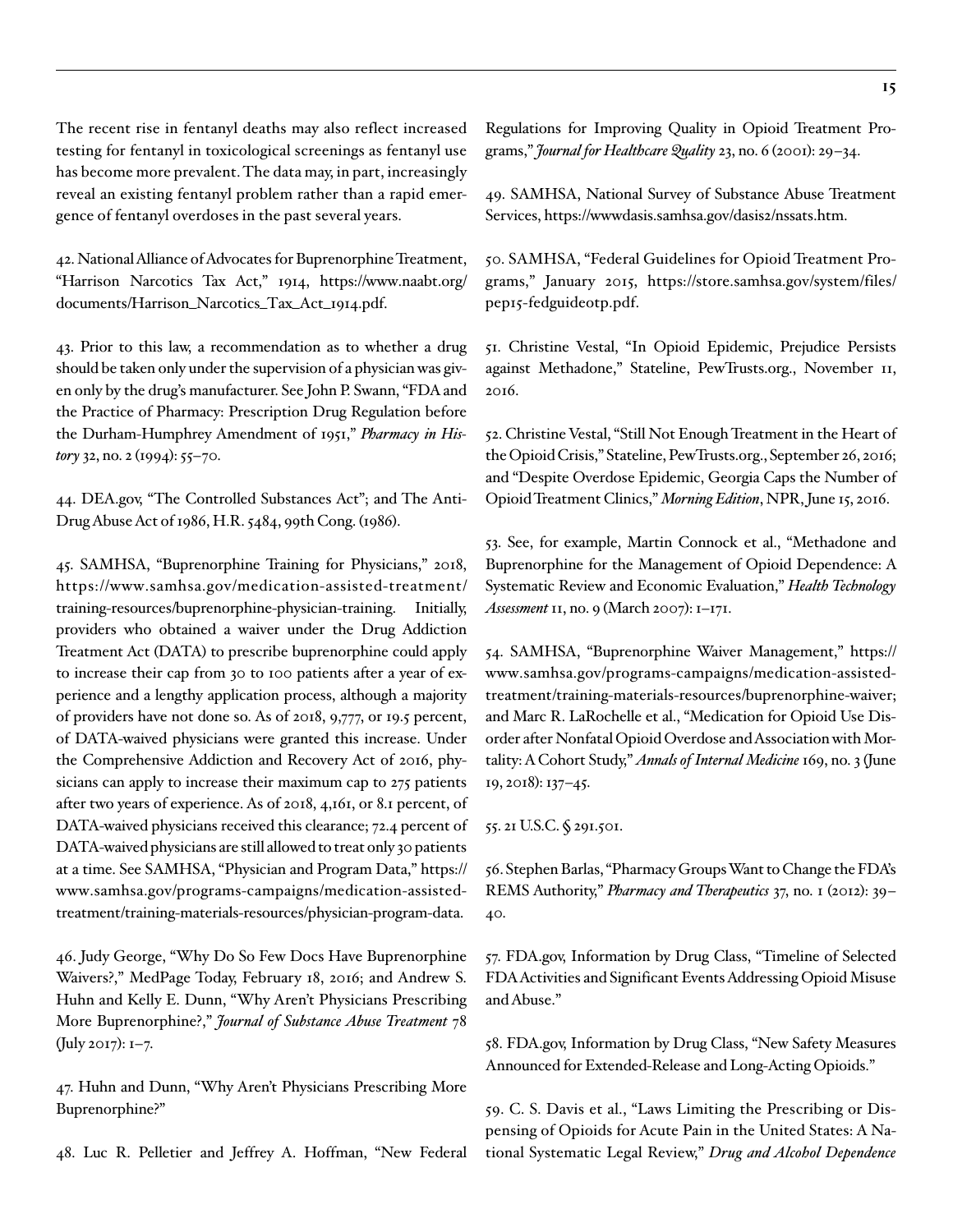**16**

194 (January 1, 2019): 166–72.

60. CDC.gov, Office for State, Tribal, Local, and Territorial Support, "Menu of Pain Management Clinic Regulation."

61. National Institute of Justice, Drug and Crime Research, "Florida Legislation Helps Reduce the Number of 'Pill Mills,'" February 8, 2018.

62. Department of Justice, Office of Public Affairs, "Attorney General Sessions Announces Opioid Fraud and Abuse Detection Unit," press release, August 2, 2017.

63. Aaron M. Gilson and David E. Joranson, "Controlled Substances and Pain Management," *Journal of Pain and Symptom Management* 21, no. 3, 227–37.

64. Gilson and Joranson, "Controlled Substances and Pain Management."

65. William N. Evans, Ethan Lieber, and Patrick Power, "How the Reformulation of OxyContin Ignited the Heroin Epidemic," NBER Working Paper no. 24475, February 14, 2018.

66. [Jeffrey A. Singer, "Abuse-Deterrent Opioids and the Law of](https://www.cato.org/publications/policy-analysis/abuse-deterrent-opioids-law-unintended-consequences)  [Unintended Consequences," Cato Institute Policy Analysis no.](https://www.cato.org/publications/policy-analysis/abuse-deterrent-opioids-law-unintended-consequences) [832, February 6, 2018](https://www.cato.org/publications/policy-analysis/abuse-deterrent-opioids-law-unintended-consequences).

67. Randy A. Sansone and Lori A. Sansone, "Doctor Shopping: A Phenomenon of Many Themes," *Innovations in Clinical Neuroscience* 9, no. 11–12 (2012): 42–46.

68. CDC.gov, Opioid Overdose, "What States Need to Know about Prescription Drug Monitoring Programs."

69. Anne Schuchat et al., "Prescription Drug Monitoring Programs and Opioid Death Rates–Reply," *JAMA* 318, no. 20 (November 28, 2017): 2045; and Y. H. Nam et al., "State Prescription Drug Monitoring Programs and Fatal Drug Overdoses," *[American Journal of Managed Care](https://www.ncbi.nlm.nih.gov/pubmed/28738683)* 23, no. 5 (May 2017): 297–303.

70. Jill Horwitz et al., "The Problem of Data Quality in Analyses of Opioid Regulation: The Case of Prescription Drug Monitoring Programs," NBER Working Paper no. 24947, August 2018.

71. Horwitz et al., "The Problem of Data Quality in Analyses of

Opioid Regulation."

72. SUPPORT for Patients and Communities Act, H.R. 6, 115th Cong. (2017–2018).

73. Cicero et al., "Shifting Patterns of Prescription Opioid and Heroin Abuse in the United States," *Addictive Behaviors* 65 (February 2017): 242–44.

74. Pradip K. Muhuri, Joseph C. Gfroerer, M. Christine Davies, "Associations of Nonmedical Pain Reliever Use and Initiation of Heroin Use in the United States," CBHSQ Data Review (SAMHSA), August 2013; and Jones et al., "Vital Signs: Demographic and Substance Use Trends among Heroin Users–United States, 2002–2013," *Morbidity and Mortality Weekly Report* 64, no. 26 (July 2015): 719–25.

75. DEA.gov, "National Heroin Threat Assessment Summary," DEA Intelligence Report, April 2015.

76. Mateu-Gelabert et al., "Injection and Sexual HIV/HCV Risk Behaviors Associated with Nonmedical Use of Prescription Opioids among Young Adults in New York City," *Journal of Substance Abuse Treatment* 48, no. 1 (January 2015): 13–20; and Mars et al., "Every 'Never' I Ever Said Came True."

77. In 2017, about 900,000 people aged 12 or older used heroin, compared to roughly 10 million people who misused nonheroin opioids in the past year. Roughly 15,000 people died of heroin overdoses and of nonheroin opioid overdoses in 2017. See SAMHSA, "Results from the 2017 National Survey on Drug Use and Health: Detailed Tables," September 7, 2018, [https://www.samhsa.gov/data/sites/default/files/cbhsq-reports/](https://www.samhsa.gov/data/sites/default/files/cbhsq-reports/NSDUHDetailedTabs2017/NSDUHDetailedTabs2017.htm#tab1-27A) [NSDUHDetailedTabs2017/NSDUHDetailedTabs2017.](https://www.samhsa.gov/data/sites/default/files/cbhsq-reports/NSDUHDetailedTabs2017/NSDUHDetailedTabs2017.htm#tab1-27A) [htm#tab1-27A](https://www.samhsa.gov/data/sites/default/files/cbhsq-reports/NSDUHDetailedTabs2017/NSDUHDetailedTabs2017.htm#tab1-27A); and CDC.gov, National Center for Health Statistics, "Multiple Cause of Death 1999–2016."

78. DEA.gov, "National Heroin Threat Assessment Summary— Updated, June 2016."

79. Rose, "Are Prescription Opioids Driving the Opioid Crisis? Assumptions vs. Facts"; Cicero, et al. "Psychoactive Substance Use Prior to the Development of Iatrogenic Opioid Use"; and Lipari and Hughes, "How People Obtain the Prescription Pain Relievers They Misuse."

80. Mars et al., "Every 'Never' I Ever Said Came True"; and Lankenau et al., "Initiation into Prescription Opioid Misuse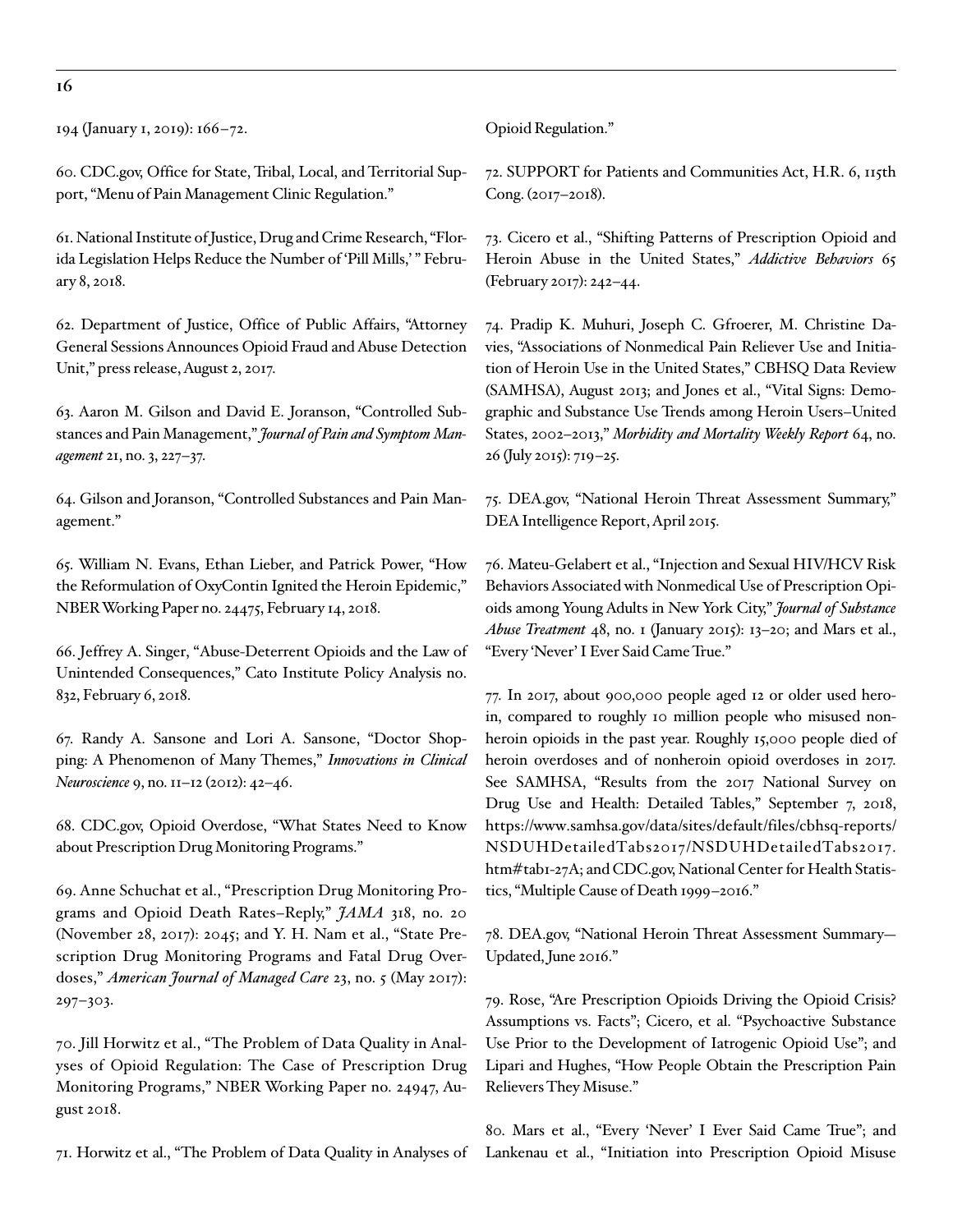amongst Young Injection Drug Users."

81. Kertesz et al., "Opioid Prescription Control: When the Corrective Goes Too Far."

82. Maria Patriezia Carrieri et al., "Buprenorphine Use: The International Experience," *Clinical Infectious Diseases* 43, Supp. 4 (2006): S197–S215.

83. Hong Kong Department of Health, iContinuing Education on HIV/AIDS, "The Success of Methadone Treatment Programme in Protecting Hong Kong from an HIV Epidemic among Drug Users," October 21, 2010.

84. European Monitoring Centre for Drugs and Drug Addiction (website), "Portugal: Country Drug Report 2018"; and [Jeffrey A.](https://www.cato.org/blog/no-let-bad-news-about-overdose-deaths)  [Singer, "No Let Up on the Bad News about Overdose Deaths,"](https://www.cato.org/blog/no-let-bad-news-about-overdose-deaths) *Cato at Liberty* [\(blog\), November 29, 2018.](https://www.cato.org/blog/no-let-bad-news-about-overdose-deaths)

85. European Monitoring Centre for Drugs and Drug Addiction (website), "Czech Republic: Country Drug Report, 2017."

86. Steve Rolles, "Heroin-Assisted Treatment in Switzerland:

Successfully Regulating the Supply and Use of a High-Risk Injectable Drug," *Transform*, May 2016, and Canadian Press, "Canada Now Allows Prescription Heroin in Severe Opioid Addiction," CBC, September 8, 2016.

87. Beau Kilmer et al.,"Considering Heroin-Assisted Treatment and Supervised Drug Consumption Sites in the United States," RAND Corporation Research Report, 2018.

88. Erin Schumaker, "To Fight the Opioid Crisis, Health Experts Recommend Safe Places to Shoot Up," *Huffington Post*, October 31, 2017.

89. European Monitoring Centre for Drugs and Drug Addiction (website), "Drug Consumption Rooms: An Overview of Provision and Evidence," 2018.

90. Jennifer Ng, Christy Sutherland, and Michael R. Kolber, "Does Evidence Support Supervised Injection Sites?," *Canadian Family Physician* 63, no. 11 (2017): 886.

91. Kertesz et al., "Opioid Prescription Control: When the Corrective Goes Too Far."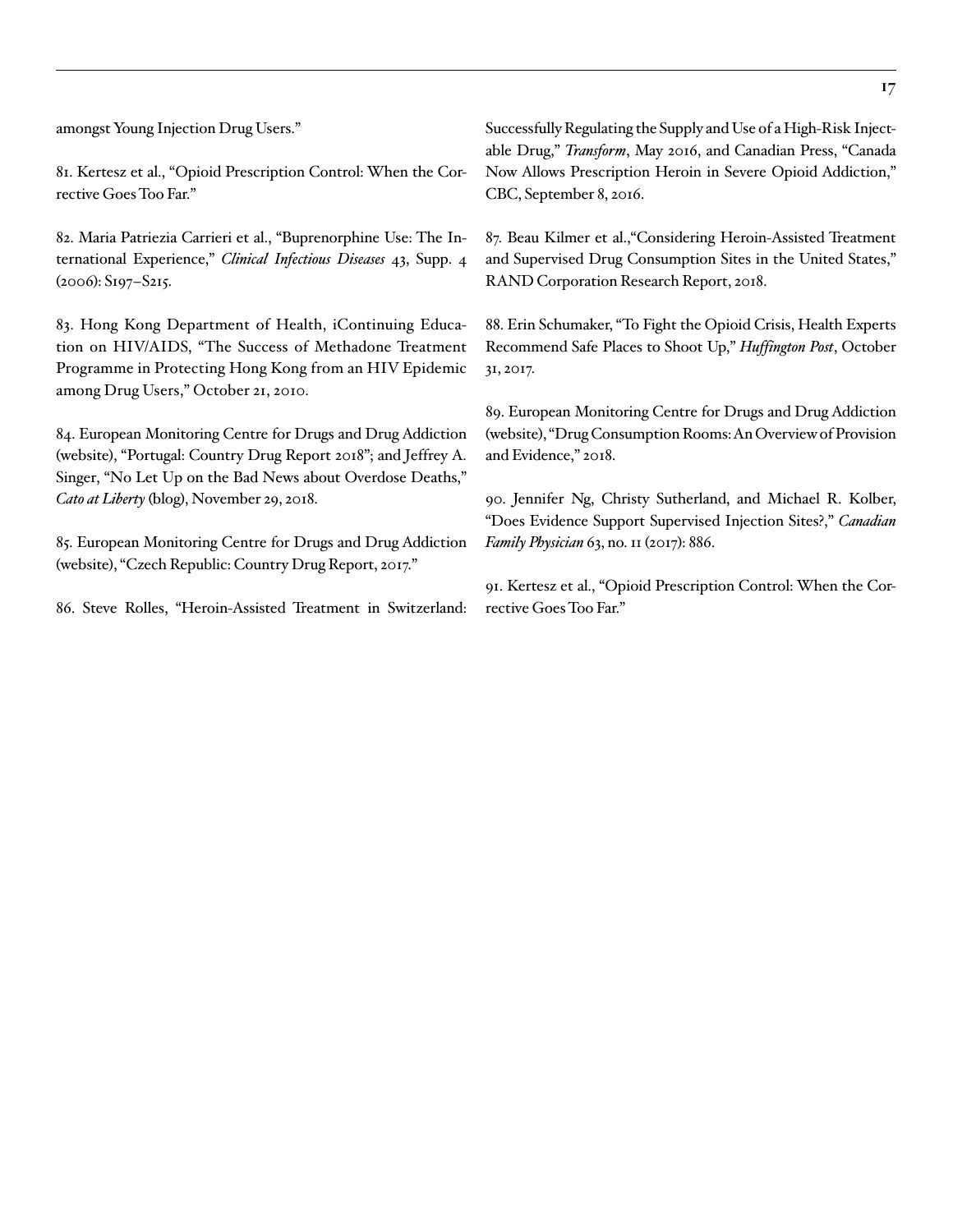#### RELATED PUBLICATIONS FROM THE CATO INSTITUTE

**How Legalizing Marijuana Is Securing the Border: The Border Wall, Drug Smuggling, and Lessons for Immigration Policy** by David Bier (December 19, 2018)

**Harm Reduction: Shifting from a War on Drugs to a War on Drug-Related Deaths** by Jeffrey A. Singer (December 13, 2018)

**As If We Needed It, More Evidence Emerges Showing That the Government Has Changed the Budgetary Effects of Ending Drug Prohibition** by Jeffrey Miron, Tax and Budget Bulletin no. 83 (July 23, 2018)

**Abuse-Deterrent Opioids and the Law of Unintended Consequences** by Jeffrey A. Singer, Cato Policy Analysis no. 832 (February 6, 2018)

**The Myth of an Opioid Prescription Crisis** by Jeffrey A. Singer, Cato Policy Report 39 no. 5, (September/October 2017)

**The International War on Drugs** by Juan Carlos Hidalgo and Ian Vásquez, in *Cato Handbook for Policymakers*, 8th ed., ch. 75, Cato Institute (2017)

**Policing in America: Understanding Public Attitudes Toward the Police. Results from a National Survey** by Emily Ekins, Cato Institute Working Paper (December 7, 2016)

**Dose of Reality: The Effect of State Marijuana Legalizations** by Angela Dills, Sietse Goffard, and Jeffrey Miron, Cato Institute Policy Analysis no. 799 (September 16, 2016)

**Kingpin Approaches to Fighting Crime and Community Violence: Evidence from Mexico's Drug War** by Jason M. Lindo and Maria Padilla-Romo, Cato Institute Research Brief in Economy Policy no. 31 (July 29, 2015)

**Designer Drugs: A New, Futile Front in the War on Illegal Drugs** by Ted Galen Carpenter, Cato Institute Policy Analysis no. 774 (May 27, 2015)

**Time for an Alternative to Mexico's Drug War** by Jorge Castañeda, Cato Institute Economic Development Bulletin no. 16 (September 24, 2012)

**How the War on Drugs Is Destroying Black America** by John McWhorter, Cato's Letter 9, no. 1 (Winter 2011)

**The Budgetary Impact of Ending Drug Prohibition** by Jeffrey Miron and Katherine Waldock, Cato Institute White Paper (September 27, 2010)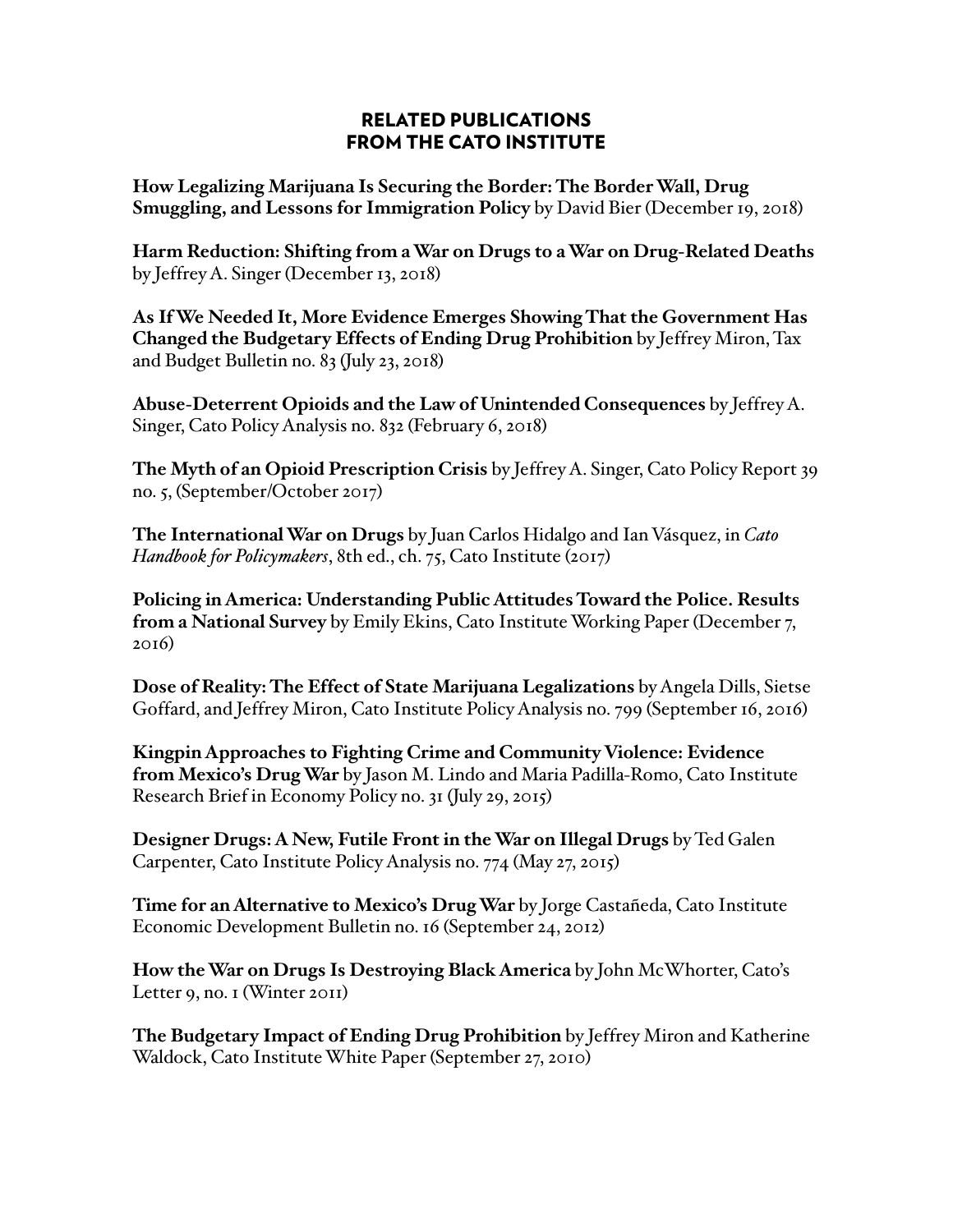#### RECENT STUDIES IN THE CATO INSTITUTE POLICY ANALYSIS SERIES

- **863. How "Market Failure" Arguments Lead to Misguided Policy** by Ryan Bourne, Policy Analysis No. 863 (January 22, 2019)
- **862. The Myth of the Cyber Offense: The Case for Restraint** by Brandon Valeriano and Benjamin Jensen, Policy Analysis No. 862 (January 15, 2019)
- **861. The Case for an Immigration Tariff: How to Create a Price-Based Visa Category** by Alex Nowrasteh (January 8, 2019)
- **860. How Legalizing Marijuana Is Securing the Border: The Border Wall, Drug Smuggling, and Lessons for Immigration Policy** by David Bier (December 19, 2018)
- **859. How Markets Empower Women: Innovation and Market Participation Transform Women's Lives for the Better** by Chelsea Follett (December 17, 2018)
- **858. Harm Reduction: Shifting from a War on Drugs to a War on Drug-Related Deaths** by Jeffrey A. Singer (December 13, 2018)
- **857. The Simon Abundance Index: A New Way to Measure Availability of Resources** by Gale L. Pooley and Marian L. Tupy (December 4, 2018)
- **856. Disciplining China's Trade Practices at the WTO: How WTO Complaints Can Help Make China More Market-Oriented** by James Bacchus, Simon Lester, and Huan Zhu (November 15, 2018)
- **855. Should Governments Restrict Cash?** by Jeffrey Rogers Hummel (November 14, 2018)
- **854. Fixing the Bias in Current State K–12 Education Rankings** by Stan Liebowitz and Matthew L. Kelly (November 13, 2018)
- **853. Charting Public Transit's Decline** by Randal O'Toole (November 8, 2018)
- **852. Walling Off Liberty: How Strict Immigration Enforcement Threatens Privacy and Local Policing** by Matthew Feeney (November 1, 2018)
- **851. India's New Protectionism Threatens Gains from Economic Reform** by Swaminathan S. Anklesaria Aiyar (October 18, 2018)
- **850. Parental Leave: Is There a Case for Government Action?** by Vanessa Brown Calder (October 2, 2018)